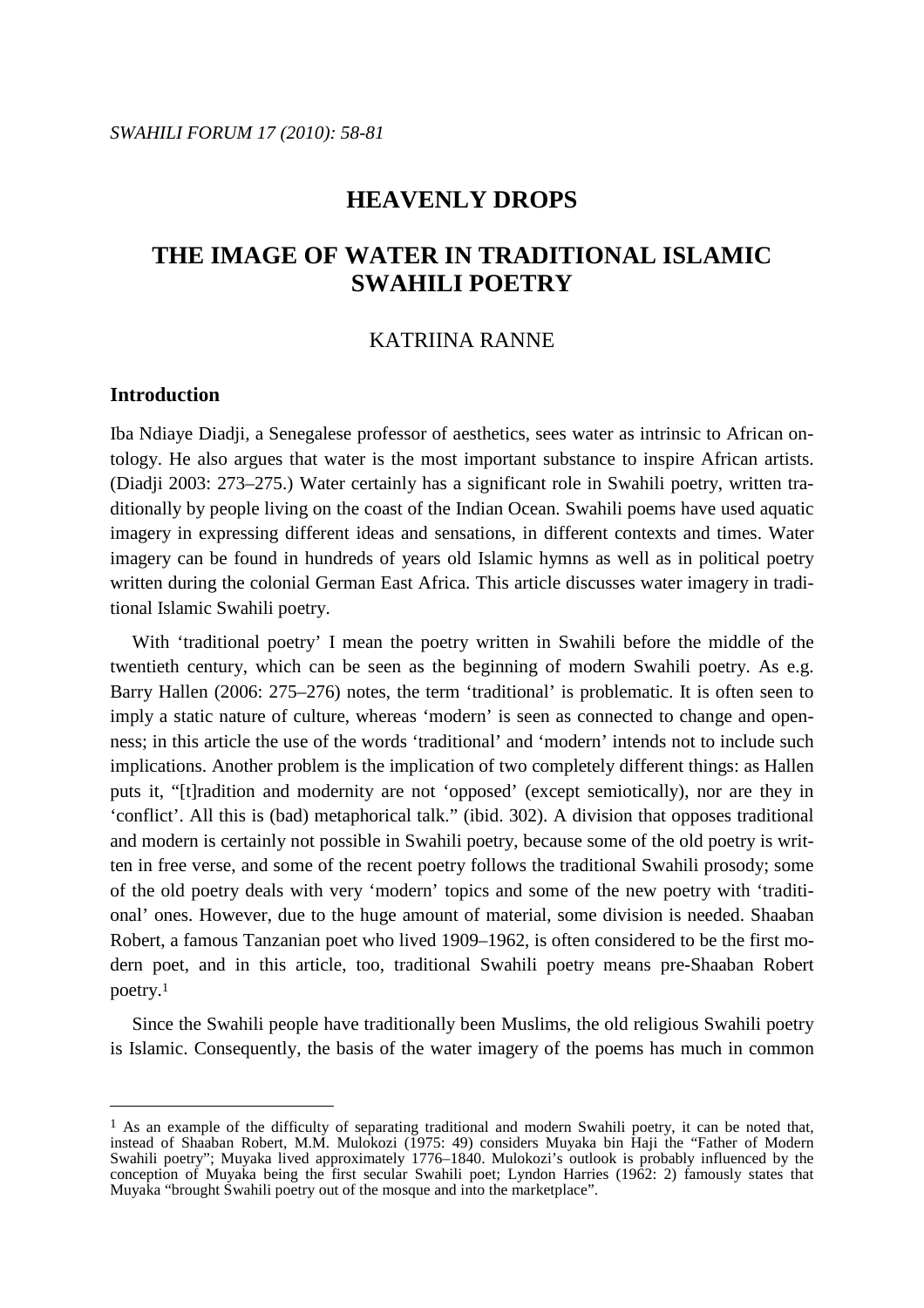with the Koran.2 Many of the old written poems, for example *Kitabu Mauludi*, 'The Maulid in Nun', are either translations or adaptations from Arabic poems; even the arguedly oldest known Swahili poem *Hamziya* is a translation.3 Ergo, the relationship between Arabic poetry / Muslim tradition and Swahili poetry has been a subject of a lot of discussion. J.W.T. Allen (1971: 434) notes that we should not understand wrongly the fact that a lot is drawn from the Muslim tradition:

That is inevitable; but what is important is the selection and use of the traditions and the introduction of words and phrases which give the selection made a peculiar feeling.

It can be argued that the translators/adapting poets brought into the Swahili versions their way of narrating, and with it, their own imagery, including water imagery. The nature images are often drawn from the poet's immediate surroundings, and since the Swahili people lived next to the ocean, water imagery constitutes a much-used tool for description and symbolism. As the natural environment of the Swahili coast of the Indian Ocean is quite unique, some of the nature images can be seen as explicitly Swahili. Knappert (1979: 117) argues:

The images referring to wind and rain, storm, thunder and monsoons, are purely Swahili. They belong to the Indian Ocean coast, and are not Arabic.

However, many of the water images are also clearly drawn from or influenced by the Koranic water images; my analysis quite often notes a similar use of water imagery in the Koran. Moreover, the water images in traditional Swahili poetry share aspects with the wide collection of Islamic legends and Arabic poetry, and consequently, probably with all the other Islamic poetries of different cultures and languages that have been influenced by the Koran and Arabic poetry. Nevertheless, this article does not seek to compare water imagery in different Islamic poetries of the world; even seeing what is specifically Swahili and not directly from the Koran, is not the main aim. In this article the poems discussed are regarded as texts that are important and interesting as such: no matter what the influence, these water images are the water images that can be found in traditional Swahili poetry and that have had impact on Swahili culture and Swahili people.

<sup>&</sup>lt;sup>2</sup> As Mulokozi (1975: 47) rightly points out, poetry existed before the advent of Arabs and Islam, too, and it was naturally not Islamic; this article deals merely with Islamic poetry.

<sup>&</sup>lt;sup>3</sup> *Hamziya* is generally cited to be the oldest survived (Islamic) Swahili poem (e.g. Knappert 1979: 103; Bertoncini 1987: 15), but as Zhukov (1992: 61) notes, this assumption is "bare of any paleographic support", which would be needed to be able to really date the old Swahili poems. However, Zhukov (ibid.) exaggerates the absoluteness of Knappert's statement: he cites Knappert claiming that Hamziya is "the earliest survived Swahili poem ... and the first ever recorded", omitting the crucially extenuating middle part of the sentence (and altering the rest). The whole sentence of Knappert (1979: 103) actually is: "The Hamziya is the oldest surviving Swahili poem *of the Islamic tradition*, and it *may* well have been the very first ever written" (My emphasis). Similarly, Bertoncini also seems to misread Knappert, or at least does not give other sources that she might have had; she refers to Knappert 1979: 106 and apparently means 1979: 103, but that source does not offer ground for her statement: "Hamziya is not only the first dated text in Swahili, but also the oldest written document in a language south of the equator (except Indonesian languages) that was written by a native scholar" (Bertoncini  $1987: 15$ ).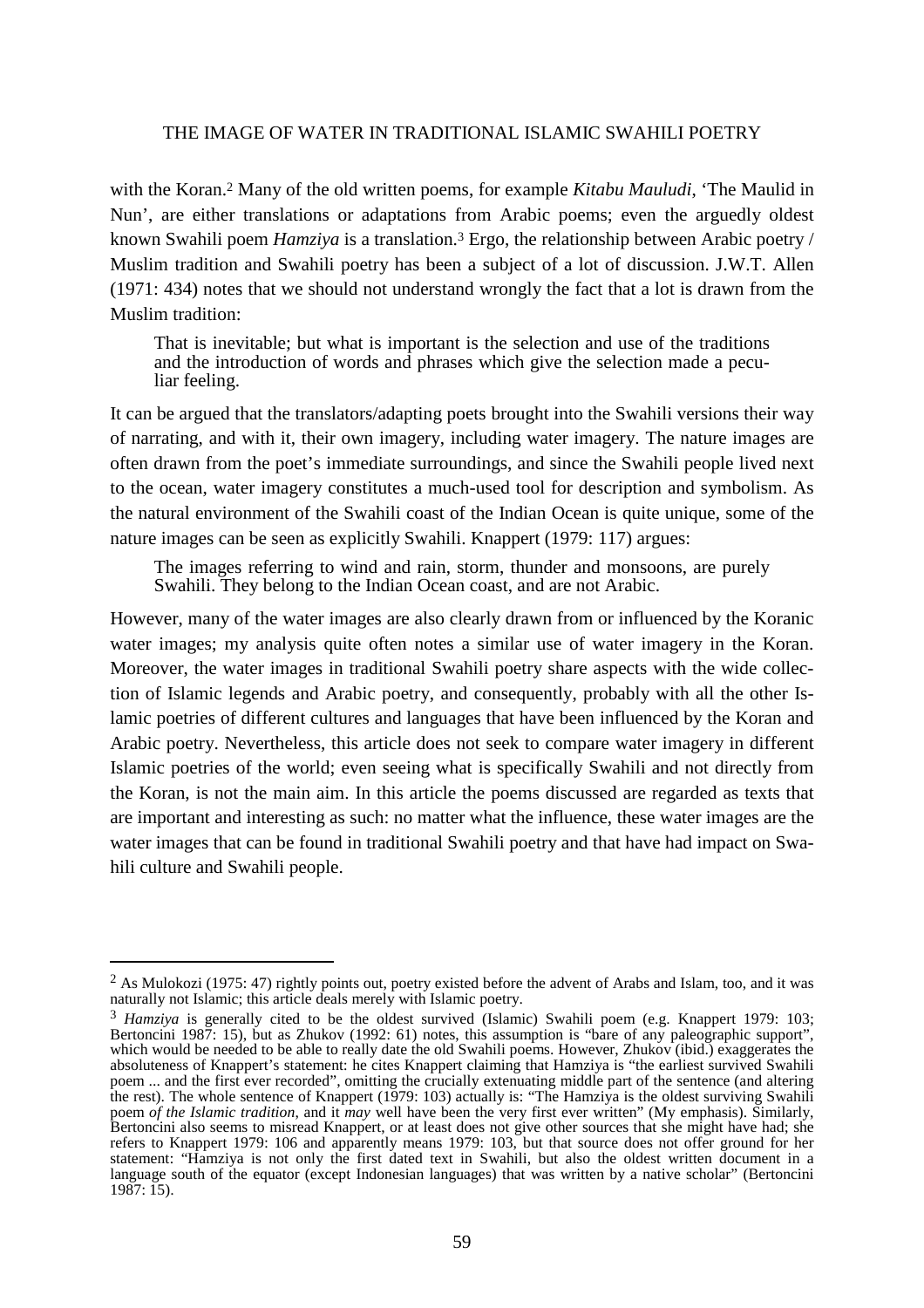The poems whose water imagery I discuss in this article are (in order of first appearance): *Wimbo Wa Kuzingatia* 'A Philosophical Song', *Kitabu Mauludi* 'The Maulid in Nun', *Dua ya Kuombea Mvua* 'Prayer for Rain', *Utenzi wa Qiyama* 'The Last Judgement', *Buruda ya Al-Busiri* 'The Buruda of Al-Busiri', *Maulidi ya Dali* 'The Maulid Rhyming in Da', *Maulidi ya Jambeni* 'The Nativity of Mohammed According to Moh. Jambeni', *Utendi wa Miiraji* 'The Ladder', *Ukawafi wa Miiraji* 'The Poem of the Ladder', *Utendi wa Mikidadi na Mayasa* 'Miqdad and Mayasa', *Utendi wa Ayubu* 'Job', *Utenzi wa Nuhu* 'The Poem of Noah', *Utenzi wa Yusufu* 'The Poem of Joseph', *Utenzi wa Yanuzi* 'The Poem of Jonah', *Chuo cha Herekali* 'The Epic of Heraklios', *Al-Inkishafi* 'The Soul's Awakening', and some unnamed poems from Knappert. If the information of the writer and/or the date of composition is known, it is given in the footnotes, along with the information about other editions. Similarly, the verse numbers are mentioned if they were stated in the edition I have used.

 I will first discuss the 'good water' connected to God, Mohammed and Paradise, and after that the other side of the coin: water and the lack of it as punishment, and the suffering caused by the interchanges in the order of water and other elements.

#### **Pouring with blessing**

 $\overline{a}$ 

*It is He who sends down water from the sky.*  (The Koran 6:99.)<sup>4</sup>

Similarly to the Koran, in traditional Islamic Swahili poetry God is seen as both the creator and the controller of the waters. This can be seen in the anonymous and undated poem *Wimbo Wa Kuzingatia* 'A Philosophical Song' (Knappert 2004: 228):

| Nguvu zake kwa dhakiri <sup>5</sup> | His powers are in evidence               |
|-------------------------------------|------------------------------------------|
| Swifa yake ni kadiri                | His quality is of omnipotence.           |
| Ya kufanya mambo pia.               | The power to make all things.            |
| $\left[ \ldots \right]$             |                                          |
| Na bahari yote yake                 | And all his oceans                       |
| Hujaa na kurejea.                   | [Tide] rising and lowering. <sup>6</sup> |
|                                     |                                          |

<sup>&</sup>lt;sup>4</sup> The references to the Koran in this article use mostly the English translation of M.A.S. Abdel Halaam (2005), and occasionally M.H. Shakir's (1983) translation. A Swahili version of Koran is not referred to because the first translation into Swahili was published as late as 1923 (tr. by Godfrey Dale); hence the composers of the Swahili poems discussed cannot have read the Swahili Koran but most probably the original Arabic Koran. Even though before the first Swahili translation many people were able to memorise Koranic verses but did not understand their meaning (Lacunza-Balda 1997: 97), the poets who were either translating from Arabic or influenced by Arabic poetry/legends naturally were able to read the Koran in Arabic.

<sup>5</sup> This might be a problem of transcription: *dhakiri* should be *dhahiri* 'clear', 'evident', 'well-known'. Knappert's translation of *dhakiri* as 'in evidence' would suit *dhahiri* perfectly.

<sup>&</sup>lt;sup>6</sup> In addition to high and low tide, this could also refer to waves, and could be translated as 'Coming and returning'. Knappert's translation of this line (*Hujaa na kurejea*) is 'Filling, (emptying) and coming back'. On the other hand, Knappert (1967: 165) translates *maji ya kujaa* (lit. 'water of coming') as 'high tide'. Chacha Nyaigotti Chacha (1988: 109–117) also reads *maji kujaa* as 'high tide'.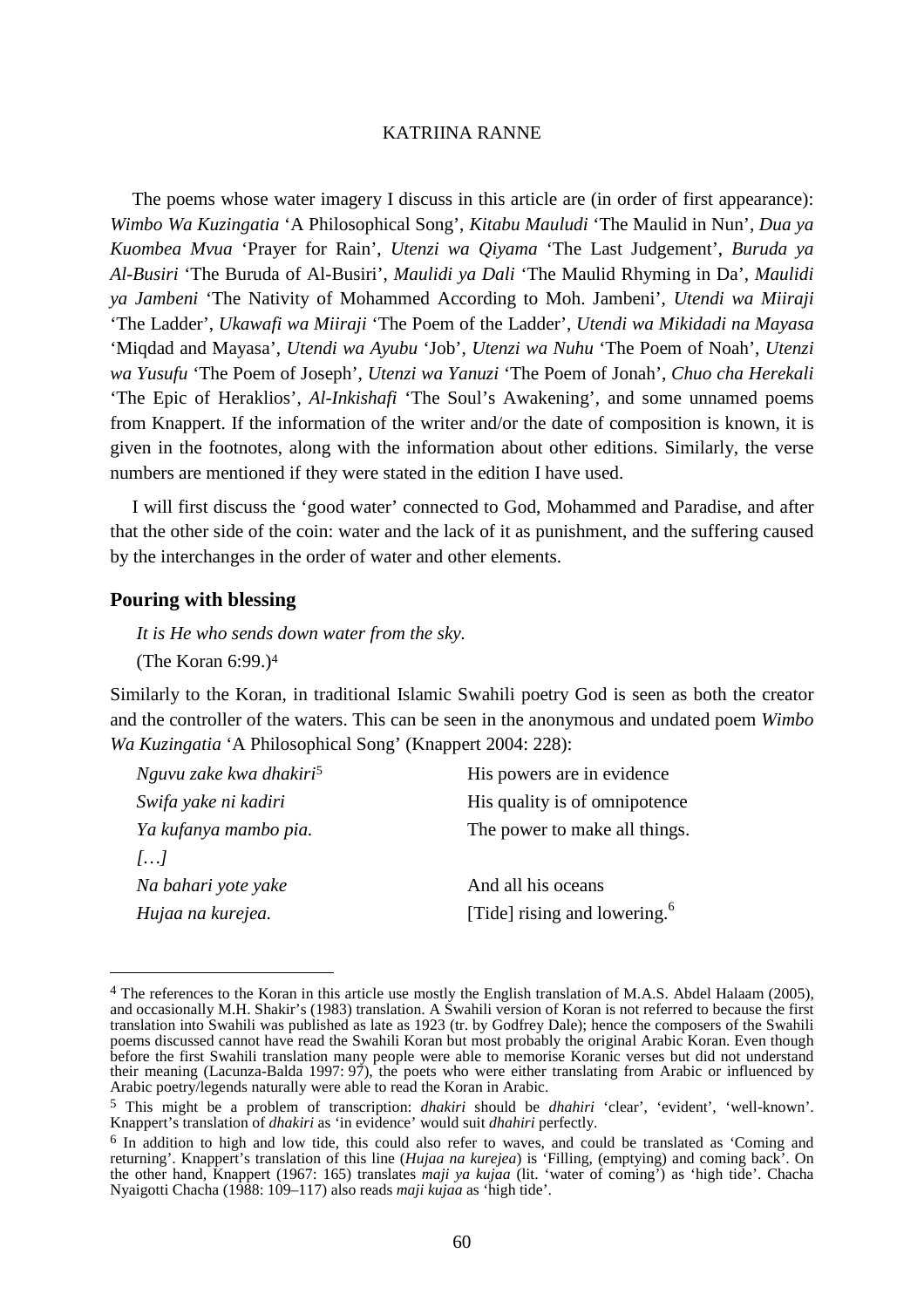| Ufikiri tiyatini       | Think about the earth            |
|------------------------|----------------------------------|
| Na kwa maji visimani   | And about the water in the wells |
| Na kwa jua la mbinguni | And about the sun in the sky     |
| Hutowasha sote pia.    | It does not burn us all.         |

The suggestion to -*fikiri* 'think', 'consider', 'ponder' on the source of water occurs frequently in the Koran, e.g.: "Consider the water you drink – was it you who brought it down from the rain-cloud or We?" (56:68–69).7 Allah has created all the water and Allah is the one who can give water to the ones who need it. At the end of *Kitabu Mauludi* 'The Maulid in Nun'8 the poem turns into a prayer for Allah, and the poet prays: *nyingi mivua itujie nyakati zetu* 'may many rains come [down] on us during our times' (Knappert 1971: 306, verse 118:c).

Water is fundamental for life and therefore highly valued; Knappert states that "[i]n Africa, water is more precious than any other element" (Knappert 1990: 255). Consequently, very commonly water is seen as blessing or mercy of Allah, or as containing his mercy. The composer of *Dua ya Kuombea Mvua* 'Prayer for Rain'9 pleas: *Utunyesheleze vuwa nyingi yenye rehema* 'Let a lot of rain with mercy rain on us' (Knappert 1979: 199). In *Utendi wa Qiyama* 'The Last Judgement'10 the tortured, those who had sinned but repent, beg God: *Turahamu Mola wetu / Kwa mayi haba na kitu* 'Bless us, our God / With a little bit of water' (Allen 1971: 476, verse 288). As Muhammad Abdel Haleem (2001: 30) notes, in the Koran it is never said that rain "falls" (by itself); it is said that God "brings" or "sends" it down. The same attitude towards rain can be seen in the traditional religious Swahili poems.

<sup>&</sup>lt;sup>7</sup> Besides thinking, there is advice to see/hear; often the choice of the verb depends on the version of Koran. E.g. in the translation by M.H. Shakir (1983) the verse 22.63 is "Do you not see that Allah sends down water from the cloud [...]", whereas in the translation of M.A.S. Abdel Haleem (2005) it is "Have you not considered how God sends water down from the sky [...]". Haleem (2001: 37) notes that in the Koran, "in discussing water, man's senses, emotions and reason are constantly brought into play". Ingrid Mattson (2008: 43) notes that the recurrence of the advice to think/perceive carries the message that "God is to be approached by a multifaceted perceptive engagement with His creation".

<sup>8</sup> *Kitabu Mauludi* 'The Maulid in Nun' is one of the many Maulid poems written about the birth of the Prophet Mohammed. Knappert's edition has used three manuscripts, oldest one of which was first published by Dr. Gustav Neuhaus in 1935. The poem is a translation of Barzanji's poem (in Arabic) (Knappert 1971: 276–277). Knappert states that it is "one of the oldest and still one of the best of all the Swahili Maulid texts" (ibid. 277).

<sup>9</sup> In the last stanza of *Dua ya Kuombea Mvua* 'Prayer for Rain' the composer names himself as Muhiuddini bunu (son of) Shehe, son of Waili, of the Kahtani family (Knappert 1979: 201). He lived in Lamu, Kenya (and also Zanzibar, Tanzania), from 1798 to 1869 (ibid. 196).

<sup>10</sup> *Utendi wa Qiyama* 'The Last Judgement' is a description of the Last Day on Earth, of the day when the unbelievers go to Hell and the believers to Paradise. The version used is edited by J.W.T. Allen and published in 1971. The other editions are Sacleux 1939, Allen, R. 1945, and Knappert 1964 (in addition to them, Noor 1972 which is same as Allen 1971).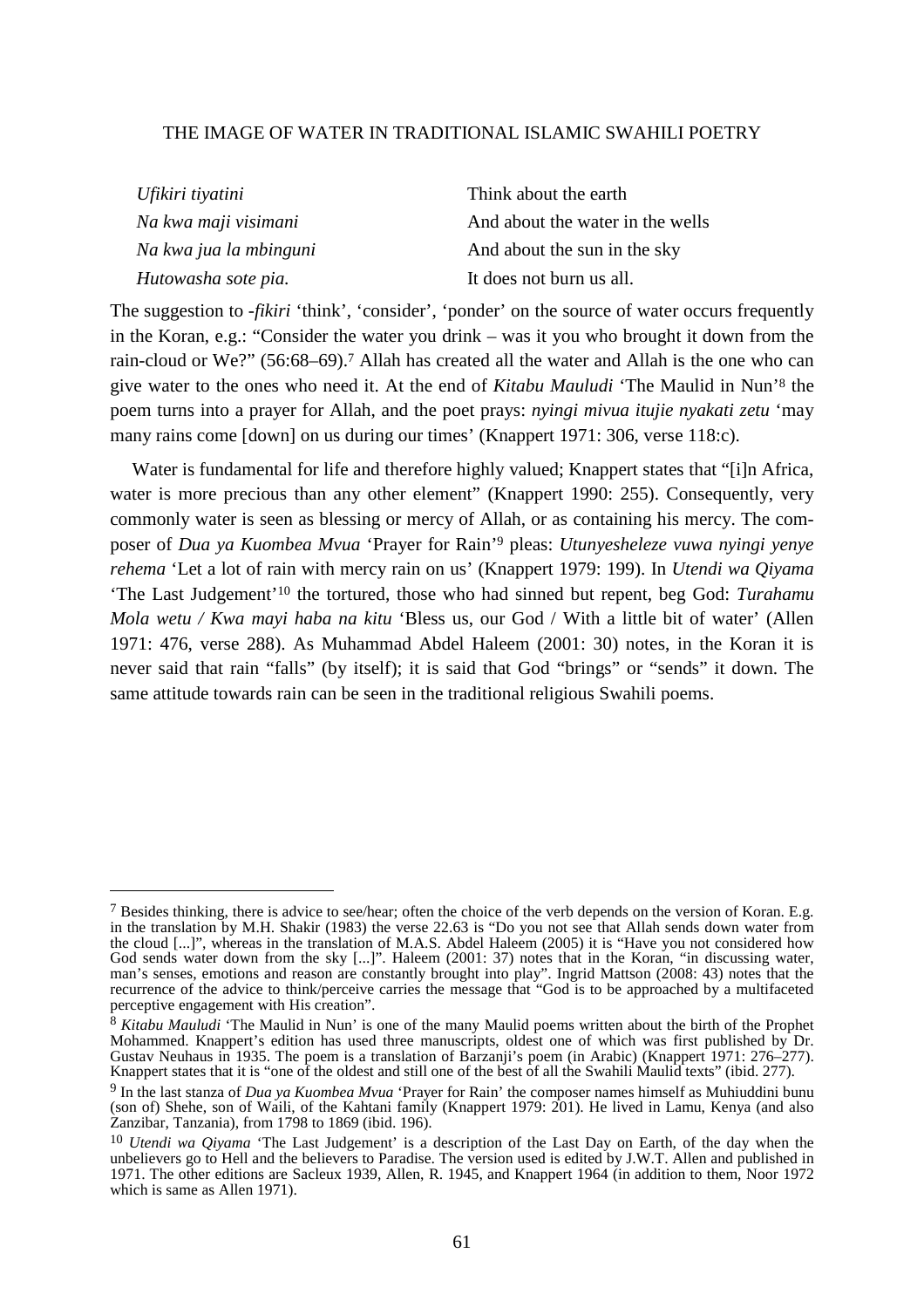In *Buruda ya Al-Busiri* 'The Buruda of Al-Busiri'11 God answers Mohammed's prayer with rain, *wat'u wakangia katika nema* 'and the people entered blessing/goodness' (Knappert 1971: 196). The poem's image of the rain is a strong and interesting one (ibid. 198):

| Kwa wingu la mvua lenye baraka | By a rain cloud with blessing                   |
|--------------------------------|-------------------------------------------------|
| ukadhanni nt'i yaliposhuka     | you would think when it (the rain) descended    |
| ni mayi ya pwani hutawanyika   | (that it) is water of the coast that gets mixed |
| au seli kubwa ilo 'adhima.     | or a big river with greatness.                  |

Knappert notes that this image is an original Swahili image introduced by the poet who translates from Arabic into Swahili, using the image "of the shores of the Indian Ocean, where, in a torrential rain, the distinction between land and water is lost" (Ibid. 198).

 In addition to water as such being regarded as a blessing, verbs related to water are used with words such as *baraka* 'blessing, fortune, prosperity', using concrete predicates with abstract agents or objects. For example in *Kitabu Mauludi* 'The Maulid in Nun' when the poet says that the recited verses *ghaita baraka yetu sote kama mvua* 'pour down an abundant blessing for all of us like rain' (ibid. 308, verse 126:c). The predicate *ghaita*, from the Arabic *ghātha* (or root *gh-y-th*) 'pour (down) abundant rain' (ibid<sup>12</sup>), is very strongly connected to water because it does not need a word for rain or water with it, whereas the verb -*nya* (and -*nyesha*) 'rain' is used with the noun *mvua* 'rain', ie. -*nyesha mvua* 'rain'.13 By applying a concrete verb to an abstract object, the image both holds the idea of (literal) water as a blessing and conveys the intensity of the (abstract) blessing. As Reuven Tsur notes, through this kind of verb–object combination a "high metaphoric tension" can be created (Tsur 2003: 248). The choice of verb links the act with the nature of rain in many ways: the direction of the blessing, the invisibility of the sender, the unbrokenness and strength of the act, the lack of boundaries of the material, as well as the ability of the material to descend and enter virtually any object; the thoroughness.

 The connection of blessing and water can be found at the linguistic level, too: in Swahili *vua* 'a rain' is homonymous with the verb -*vua* 'fish' which can also mean 'save' (Knappert 1971: 220) and which, according to the *Dictionnaire Swahili–Francais* by Sacleux (1939: 1000), is in the figurative sense often used about God. An interesting image of rain can be found in *Buruda ya Al-Busiri* 'The Burda of Al-Busiri', in a verse in which the direction of a

<sup>11</sup> *Buruda ya Al-Busiri* 'The Buruda of Al-Busiri' is a translation of the Arabic poem written by Sharafu 'd-Dini Muhammad bin Sa'idi bin Hammadi bin Muhsini bin Sanhaji bin Hilali as-Sanhaji Al-Busiri (from Egypt) who lived 1212–1296. The poem is a praise of Mohammed. Knappert's edition is based on two manuscripts, one of which had the name of the translating poet: Sheikh Muhammad 'Uthman Haji Alekuwako, from Shela, Kenya. It was probably written at some point during the  $19<sup>th</sup>$  century. (Knappert 1971: 165–167.)

<sup>12</sup> Instead of English, Knappert offers the French translation 'verser une pluie abondante'. Knappert's transcription of the Arabic word is *ghayyatha*, so he seems to refer either to *ghatha* or the root *gh-y-th*.

<sup>&</sup>lt;sup>13</sup> The line can be understood as referring to rain in two ways: either it sees that the process of pouring of blessing is similar to the process of pouring of rain, or, the blessing itself is compared to water, which is seen as a typical blessing; since the water-related predicative, the first interpretation is more likely.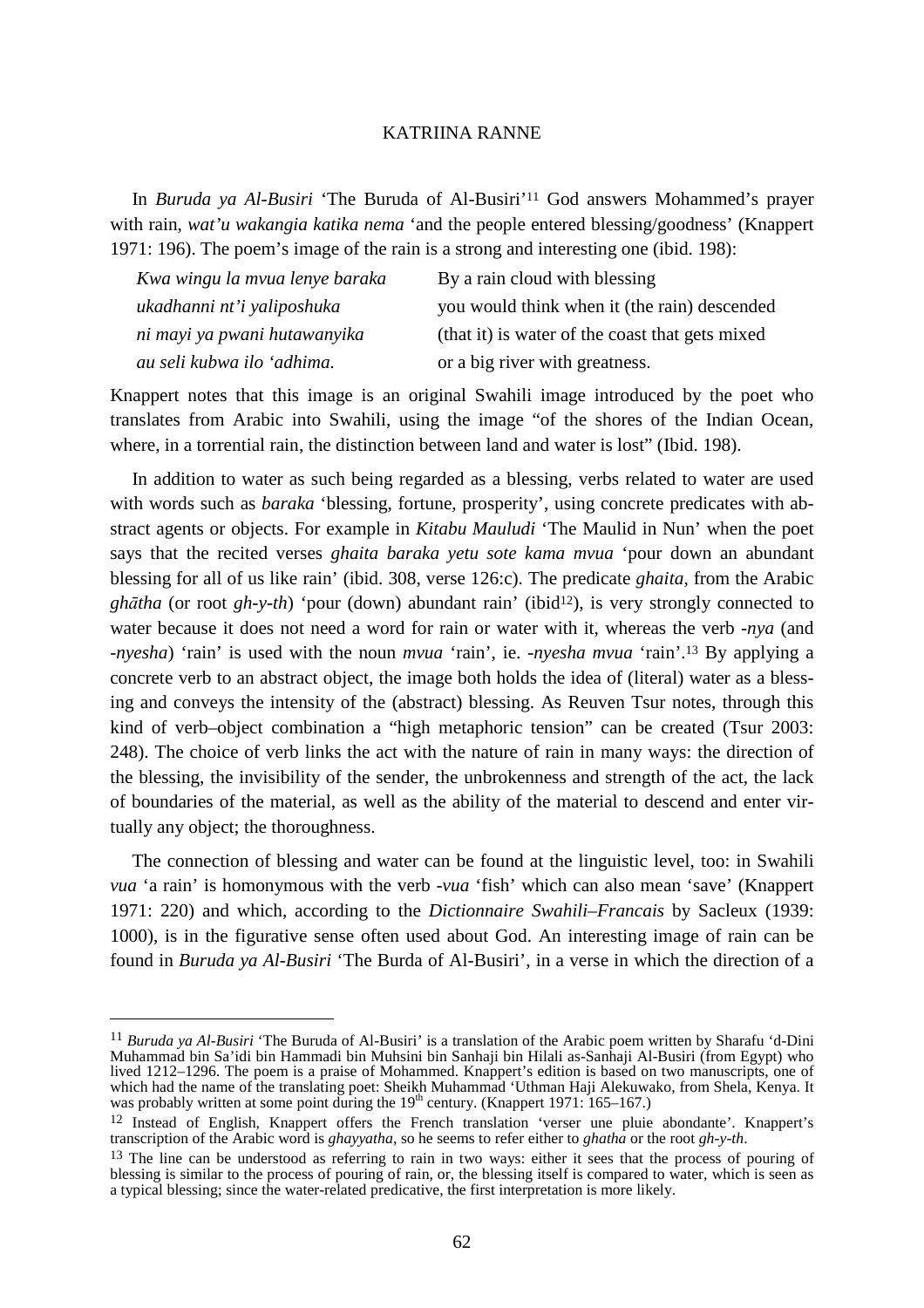rain cloud is reversed. Instead of God sending us blessing, rain represents the prayers of people on the Earth (Knappert 1971: 220, verse 159):

| Idhinisha wingu la swalawati             | Allow that a cloud of prayers      |
|------------------------------------------|------------------------------------|
| lende kwa Mtumi kwa daimati              | goes to the Prophet eternally      |
| linye kama vua kila wakati <sup>14</sup> | may it pour like rain all the time |
| na wingu lingine la tasilima.            | and another cloud of peace-wishes. |

It is noteworthy that the word used for prayer, *swalawati*, sounds similar to the word *samawati* 'sky' and rhymes with it. The play of resemblance enhances the connection of the prayer with the image of the cloud.<sup>15</sup>

 In the same poem a person not wanting water even if (s)he has fever represents a person who does not believe in God (Ibid. 202, verse 104, my alteration):

| Yito hutukia nuru ya yuwa        | The eye hates the light of sun                          |
|----------------------------------|---------------------------------------------------------|
| lipatapo ndweye kutotambuwa $16$ | when it gets it, it does not perceive it                |
| kanwa halipendi mayo kupowa      | the mouth does not like water (that would)<br>cure/heal |
| aliye muweye hata wa homa.       | even the one who is feverish.                           |

As Knappert notes, a feverish person hating water means that

the organs do not fulfil their normal duty, symbolizing how their owner deviates from his duty of believing in Koran (ibid.: 203).

 However, the imagery can be seen at the same time to refer to God more directly. Since light is a very common spiritual image (e.g. Tsur 2003), both water and light can be interpreted as the blessing or word of God; the unbeliever does not let God or God's words enter him/her, though that is what his/her thirsty soul would really need. The interpretation of a physical illness and the interpretation of a spiritual illness are not incompatible; poetic images are not like reversible figures of which only one interpretation can be seen at a time. When both readings are activated simultaneously, the image of water both has a strong concrete

<sup>14</sup> In Knappert's edition the line is *lenye kama vua kila wakati*, which can be translated as 'with/having [something] like water all the time'. As Alena Rettová (personal communication, 28<sup>th</sup> May 2008) clarified me, the word *lenye* 'with, having' should probably be *linye* 'may it rain'; the -*enye* structure is (usually) not used without a noun. The poem was written in Arabic script that has no distinction between *i* and e, so there is no certainty which word was intended; but since *linye* is the more likely option, I have changed the transcription in the quotation from Knappert's.

<sup>15</sup> My reading of hidden references to other words has been influenced by John Shoptaw's idea of "lyric cryptography", but it does not agree to the theory in whole. "Lyric cryptography" means that poems have "crypt words" that can be read as ordinary words. Shoptaw suggests that by decoding these crypt words the "superficial complexity" of a poem can be turned into "an underlying simplicity" (Shoptaw 2000: 239). I agree with Shoptaw in his claim that words in poetry can refer to other words and bring in mind more common phrases with similar sounds, and that their entering into the reader's mind can participate in the interpretation of the poem, but I argue that primarily the words should be read as they are. As Hugh Kenner puts it: "It is unwise, whenever you encounter an unusual expression, to suppose that it is merely a colourful way of saying something commonplace, and then translate it into a commonplace near equivalent. The poet writes down what he means"(Kenner 1975: 31).

<sup>16</sup> In Knappert's edition: *kutota mbuwa*.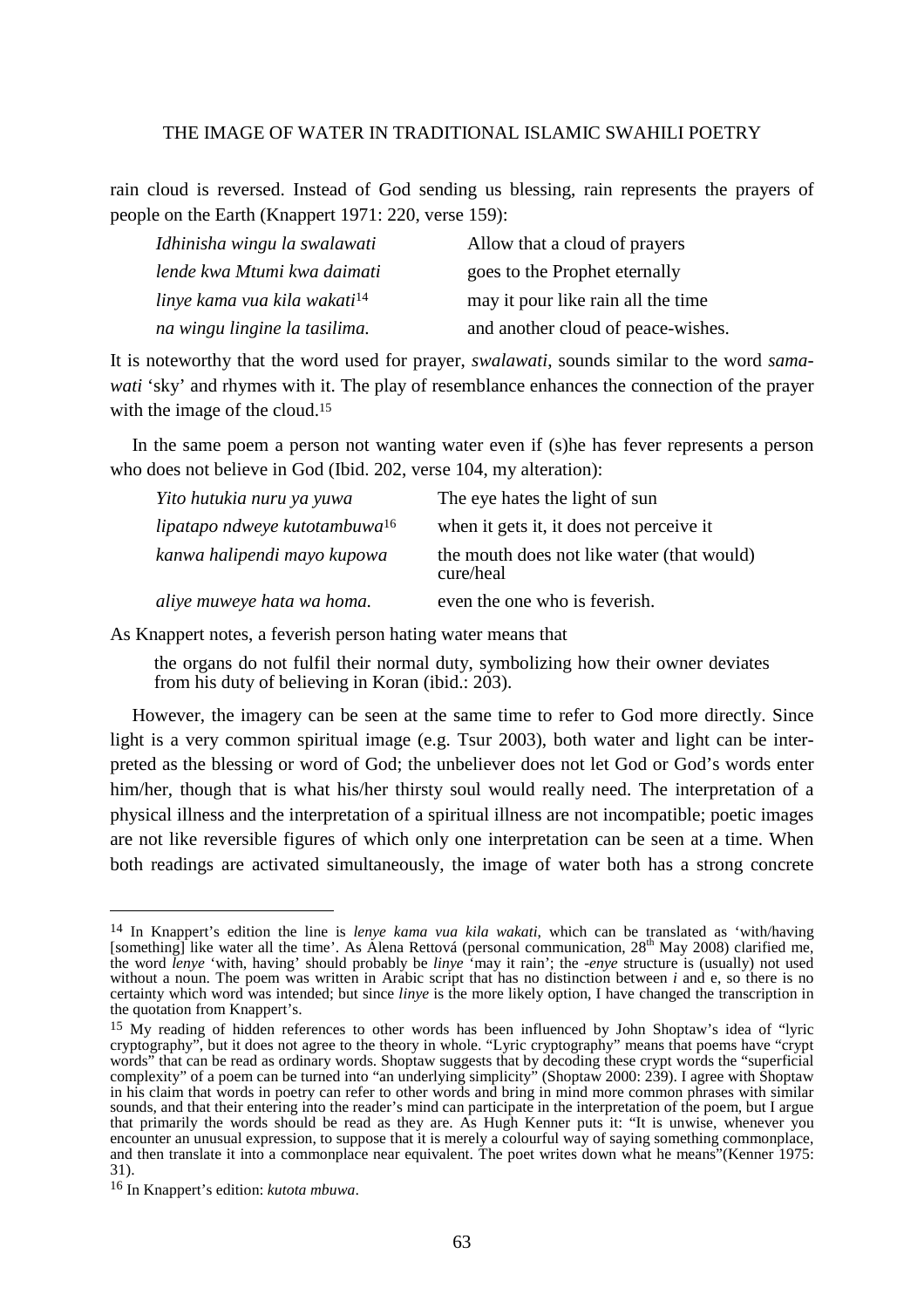meaning and expresses God's "water" (blessing, mercy, words), establishing a powerful impression.

 In Knappert's edition the second line of the stanza is transcribed as *lipatapo ndweye kutota mbuwa,* and Knappert reads *mbuwa* as *pua* 'nose', translating the line '(as) when it becomes bleared (near) the nose' (-*tota* can mean 'become wet'). As Alena Rettová clarified to me, the line should probably read *lipatapo ndweye kutotambuwa* (personal communication 11<sup>th</sup> May 2008). *Kutotambuwa* is the negative infinitive of -*tambua* 'perceive, realise, understand'; consequently, the translation of the line is now 'when it gets it, it is does not perceive'.17 Without the image of a wet nose and with the idea of not understanding/perceiving (God), the identification of water and light with God is stronger.

 The image of thirst recurs throughout religious traditional Swahili poetry. In *Dua ya Kuombea Mvua* 'Prayer for Rain' (Knappert 1979: 199–201) the images of thirst (and water) seem to be predominantly concrete, creating a prayer imploring God to give water on account of drought and heat: *juwa la mtana kula siku lisilo koma* 'fierce sun every day without ceasing'. On the other hand, with no mixing of abstract subjects and water-related predicates (or vice versa), the whole poem can be read as a metaphor. Rather than excluding each other, here again the concurrent activation of the readings opens up an image of both a concrete and spiritual drought: *Tuletee vuwa twondolee nyota na juwa* 'Send us rain (so that you) take away thirst and sun'.

## **The purified Prophet**

 $\overline{a}$ 

Very often the one who is prayed to to quench people's thirst is the Prophet, Mohammed. A hymn in praise of Mohammed reminisces how *Ulitoa maji Musutafa mkono wake / Yakiwosha kiu kya jamii sahaba zake* 'The hand of the Chosen one brought forth water / Quenching the thirst of all his companions' (Knappert 2004: 306, the composer not mentioned; Knappert's translation), referring to a legend according to which Mohammed once quenched the thirst of a whole army in a desert: he prayed and after that all the men sucked his fingers (ibid). Occasionally water is identified with blessing so thoroughly that the word 'blessing' is omitted: Mohammed *hutumiminia kama seli* 'pours in us like a stream' (Knappert 1971: 292, *Kitabu Mauludi* 'The Maulid in Nun'). The context (of praising Mohammed's abstract qualities) and the adverb *kama* 'like' confirms that the omitted object of the predicate is not water but either *baraka* 'blessing' or some other positive term; Knappert's translation adds the word 'favours' (ibid). The verb -*mimina* can mean both 'pour out', 'pour into', and 'fill'; the last two meanings make the image illustrate the comprehensiveness of the spiritual experience. Moreover, since the object of pouring is omitted, the 'pouring' could be read to refer directly to God or Mohammed himself: the divine is poured into us.

<sup>&</sup>lt;sup>17</sup> The word is usually written *kutotambua*, but in old Swahili poetry the letter  $w$  is often added in verbs, without reference to passive form. *Kutotambuwa* is the (negative) infinitive form, but the infinitive form is generally used as a predicate (after once using the ordinary predicate form).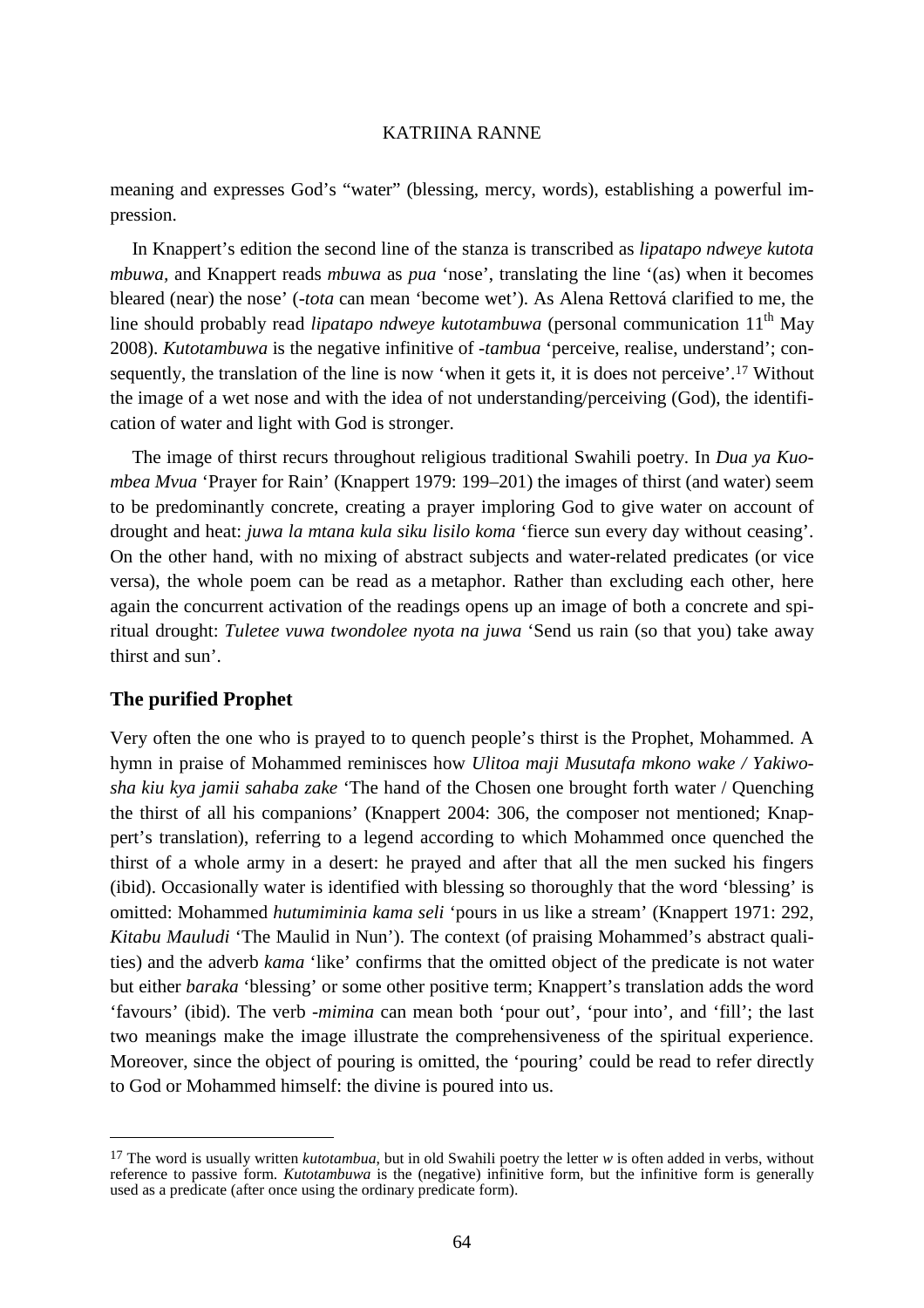Water imagery is already connected to the birth of Mohammed. According to *Maulidi ya Dali* 'The Maulid Rhyming in Da'18, when Mohammed was born it rained (ibid. 118, verse 73). Another Maulid poem, *Maulidi ya Jambeni* 'The Nativity of Mohammed According to Moh. Jambeni<sup>'19</sup> connects the strong rain with the quenching of thirst, which can be seen both as a metaphor and a purely concrete image (ibid. 348):

| Mengi yalikuwa       | mayi chini yaliyongiya,                        |
|----------------------|------------------------------------------------|
| ziwa la samawa       | na habari ikaeneya                             |
| ya kunywa na kuwa    | mwenyi nyota hana udhiya,                      |
| kwa wetu Nabiya      | barakaze akaterema.                            |
| Abundant was         | the water that came down                       |
| a sky-blue lake      | and the news spread                            |
| that one could drink | so that the thirsty one does not have trouble, |
| for our Prophet      | sent down his blessing.                        |

The simultaneous activation of the interpretations – water as both spiritual and concrete blessing – emphasises the significance of the birth. As Reuven Tsur notes, this kind of ambiguity in a poem can generate "an impetuous forward-driving 'perceptual force'" (Tsur 2003: 109). The compound adjective *-a samawati* (here shortened to *-a samawa*) generally means 'azure, sky-blue', but since it is formed from the word *samawati* 'sky', *ziwa la samawa* could be read as 'a lake of sky', too. Thus *ziwa la samawa* can be seen referring at the same time both to the great amount of water in the sky and the great amount of water (forming a lake) on the ground, making the image even fuller of water.

 Mohammed is thought to have been special since his birth, but before he receives his prophethood, Mohammed's breast is opened and his sinful human nature is washed away. It is done with the water from the Zamzam well, a holy well located in Mecca. *Utendi wa Miiraji* 'The Ladder'20 describes how the archangel Gabriel asks for Zamzam water and then performs the washing (Knappert 1967: 203):

<sup>18</sup> *Maulidi ya Dali* 'The Maulid Rhyming in Da', another poem about the birth of Muhammed, is a translation of an Arabic poem written by Muhammad al-'Azabi, which again is a versification of Barzanji's prose version of the Maulid. The Swahili composer/translator of *Maulidi ya Dali* is Muhammad bin 'Uthman, from Shela, Kenya. 19 *Maulidi ya Jambeni* 'The Nativity of Mohammed according to Moh. Jambeni' is again a poem about Muhammed's birth, written by Mohammed Jambeni.

<sup>20</sup> *Utendi wa Miiraji* 'The Ladder' is one of the many *Miiraji* poems dealing with Mohammed's journey to Heaven. The legend of *Miiraji* is considered very important, which can be seen in the many versions of the tale; among the Islamic Swahili poems, only *Maulidi* is more popular than *Miiraji*. In the manuscript Knappert used there was the name Ali wa Salimu, but as well as to the poet, it might refer to the copyist. (Knappert 1967: 201– 202.) Other versions of *Utendi wa Miiraji* 'The Ladder' are Dammann 1940, Farsi 1965, and Knappert 1964; however, these are different poems, not just other editions of the same poem (more about these versions in Rettová 2007: 289–291).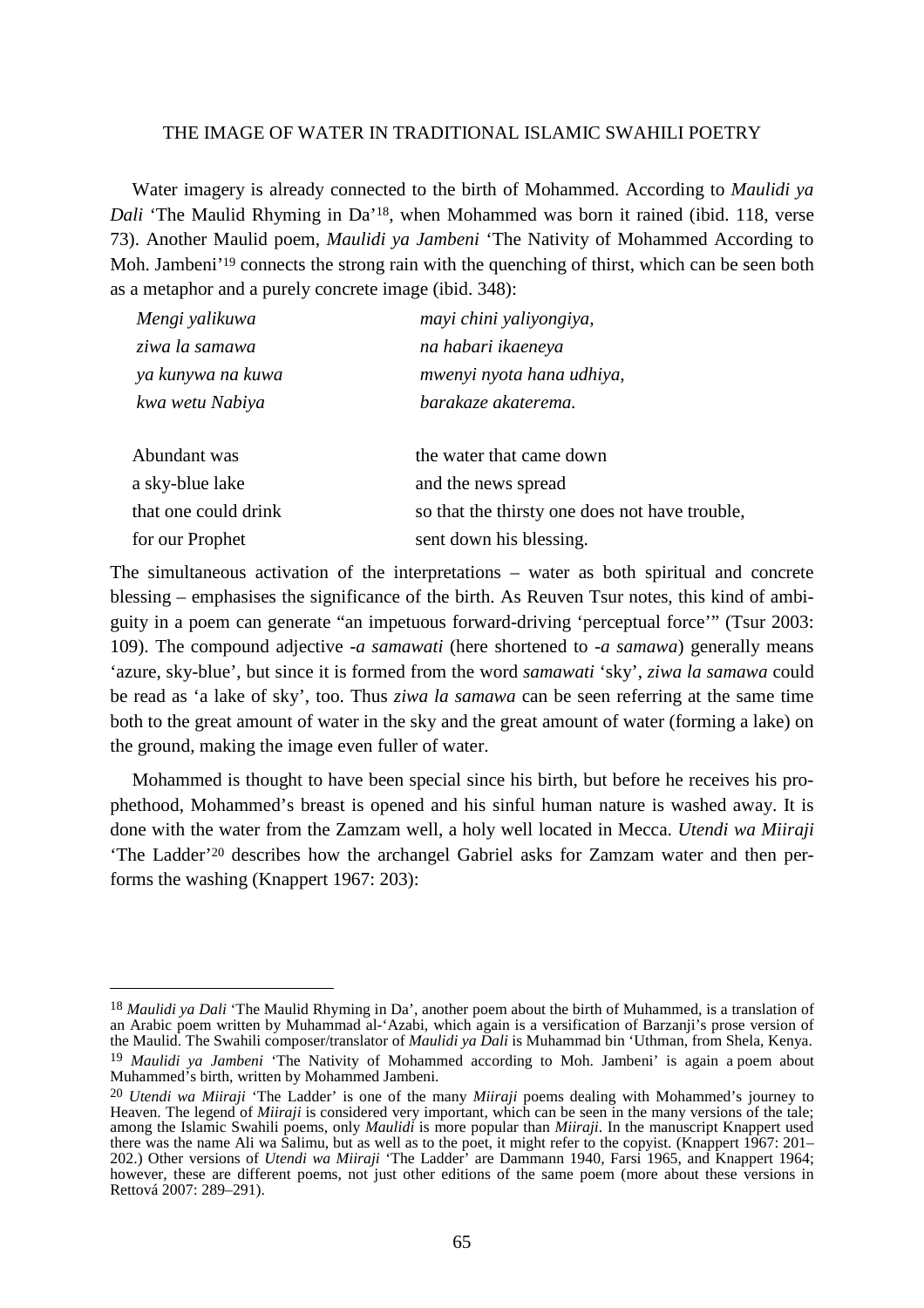| Three times he washed it                           |
|----------------------------------------------------|
| removed all anxiety/worries/troubles <sup>21</sup> |
| after that he purified/cleaned                     |
| the heart of the Prophet.                          |
|                                                    |

The Swahili verb -*safisha* can be used both for actual cleaning and abstract purifying. Due to the symbolism commonly attached to the heart, the act of 'washing someone's heart' immediately seems to refer to abstract 'washing'. In another *Miiraji* poem, *Ukawafi wa Miiraji* 'The Poem of the Ladder'22 the narrator does not even mention washing: *wakapasua kifua / nyongo zote ghashi wakazitoa* 'they cut the breast open and / all the bitterness, deceit they took out' (Knappert 1971: 242, verse 5).23 Nonetheless, equally to the symbolic reading, in *Utendi wa Miiraji* 'The Ladder' the setting with real water (from Zamzam well) supports the palpable, literal interpretation of the washing. In the Koran water and purification are closely connected: it is reminded that God "sent down water from the sky to cleanse you, to remove Satan's pollution from you, to make your hearts strong and your feet firm" (8:11).

 Mohammed becomes the most important prophet. In *Buruda ya Al-Busiri* 'The Burda of Al-Busiri' his significance is illustrated by the images of ocean and rain (Knappert 1971: 184):

| Wote kwa Mtumi wana kiyasi  | Next to the Prophet all the other prophets<br>have a measure, |
|-----------------------------|---------------------------------------------------------------|
| katika bahari mayi ukusi    | a handful of the water in the sea,                            |
| au sondo moya ni hilo basi  | or one sip, that is all                                       |
| penye vua k'uu iliyo njema. | where there is the great rain with goodness.                  |

According to Knappert, the last line of the stanza means that "Mohammed's prophetic power and his capacity for giving fertility is compared to a tropical rain on dry land. At the same

<sup>21</sup> The *Dictionnaire Swahili–Francais* (Sacleux 1939: 1018) translates *wasiwasi*, *waswas* as 'Trouble de l'esprit, perplexité, hésitation, irrésolution, scrupule' (=Disorder/trouble of the spirit, perplexity, hesitation, irresolution, scruple) but notes that it comes from Arabic *waswas* 'inspirer à qqn une chose futile', 'suggestion du démon' (= 'to inspire someone to do something futile', 'suggestion of the demon'). Knappert also notes that in the Koran (114.5) the word *wasiwasi* is used in the meaning of "the temptations of Satan", from the verb -*waswas* 'to whisper' (Knappert 1967: 203). This reading supports the idea of moral purifying.

<sup>22</sup> *Ukawafi wa Miiraji* 'The Poem of the Ladder' is the only known *Miiraji* in *ukawafi* metre, and also one of the first Swahili poems ever printed (Knappert 1967: 201). It was first published 1894 by Büttner; the other edition in addition to the one referred to (Knappert 1971) is Knappert 1966.

<sup>23</sup> Similarly, in a recent version of Miiraji named *Kisa cha Miraji* ('The Narrative of Miiraji'), which is an utendi by Kadhi Sheikh Abdulla Saleh Farsi written in 1963 (published in 1965), the description does not mention water: *Alipoamka Jibirilu alipasua / Kifua cha Tumwa taka zote akaondoa* 'When he woke up, Gabriel cut open / The breast of the Prophet and took away all the filth' (Farsi 1965, stanza 5). Mohammed's ascension is described in the Koran, as well (53:1–18; also 17:1 and 81:19–24). Fazlur Rahman comments on the concreteness of these descriptions (in the preceding sentence he refers to the image of mosque, but can be regarded to concern the general question of the concreteness of the images, too): "Since the experiences are spiritual in nature, the entities mentioned in these passages obviously cannot be physical, although it must be remembered that when a spiritual experience is of great intensity, where the distance between subject and object is almost completely removed, 'voices' are 'heard' and 'figures' 'seen' by the subject and the inner experience takes on a quasi-concrete form" (Rahman 1989: 93).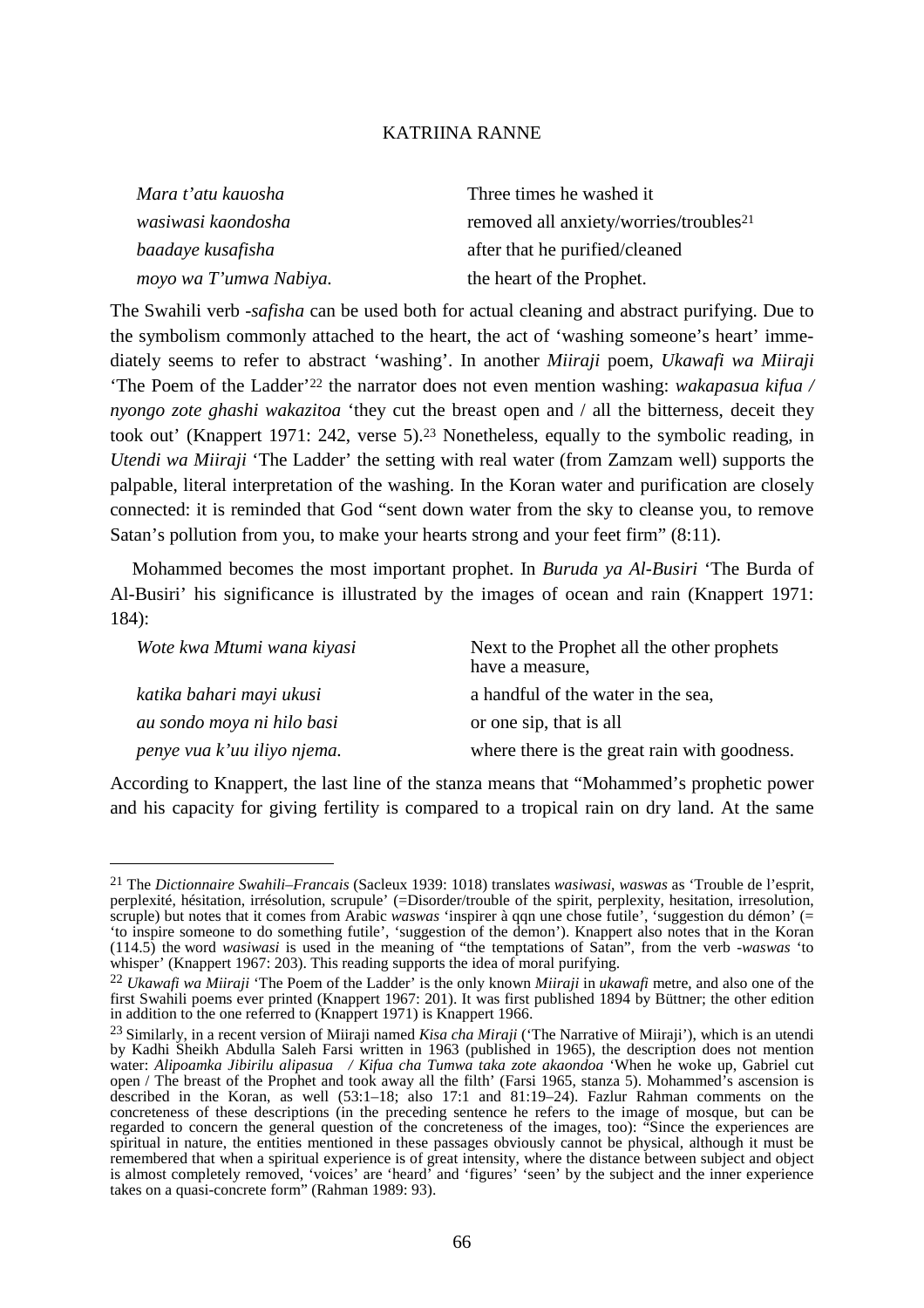time his wisdom is compared to beneficial rain." (ibid.). The image of rain can be seen to comprise these qualities, but it can also be read to include many other virtues. The image of sea or ocean, which Knappert does not mention, seems to be above all a symbol of the immensity of Mohammed's greatness. However, as parallel images, 'ocean' and 'rain' reinforce in each other their literal meaning, activating the many connotations that are attached to them. As Tsur points out, this is the strength of concrete images, such as the image of water:

The word 'concrete' is derived from a Latin word meaning 'grown together'. In a concrete noun a large number of features are 'grown together'. Every such feature is a 'meaning potential' of the spatial image. It also holds the potential to combine with other meaning potentials in the context. [...] This efficient coding enables one to manipulate a large amount of information, without overburdening the system, and to move from one potential of the image to another, granting one great flexibility. (Tsur 2003: 319.)

With the help of water imagery, the stanza efficiently conveys different ideas or meanings; it can be read as a multidimensional, dense description – or meditation – of Mohammed's exquisiteness.

 Similarly, the image of water is used of the Koran. In an unnamed song the act of well digging illustrates studying the Koran; and it is promised that *mchimba kisima hakatazwi maji* 'the well digger is not refused water' (Knappert 1979: 48). In *Buruda ya Al-Busiri* 'The Burda of Al-Busiri' waves express the greatness and enormousness of the Koran; the image of the (presumably ocean) waves is followed by the image of *jauhari* 'precious stone' (Knappert 1971: 200):<sup>24</sup>

| Ni kama mawimbi kwa kwandamana | It is like the waves in constant succession                  |
|--------------------------------|--------------------------------------------------------------|
| ndiyo Kuru'ani yake ma'ana     | this exactly is the meaning of the Koran                     |
| Jauhari zake hushinda tena     | its precious stones surpass repeatedly<br>(everything)       |
| tangu kwa uzuri hata kwa kima. | with their beauty/goodness as well as their<br>value/extent. |

The image of the stones can be seen to extend the image of the ocean: the stones could be part of the ocean, lying on the bottom and being constantly swept by the waves; the stones of an ocean are beautifully polished precisely by the waves. In addition to that, the word *kima* can refer not only to the value but also to the size or extent of the Koran, connecting the image of the stones to the idea of vastness which the image of ocean instinctively has launched.

## **Rivers that wash sins out**

 $\overline{a}$ 

In addition to giving water to the other prophets, Mohammed is the one who usually gives water to the people entering Paradise on the day of Resurrection. In the preface of the Swahili version of *Buruda ya Al-Busiri* 'The Burda of Al-Busiri', the poet wishes that on that day

<sup>24</sup> The word *jauhari*, or *johari*, can also mean 'a valuable thing' and is often used figuratively, like in *johari ya maisha* 'the jewel of life'.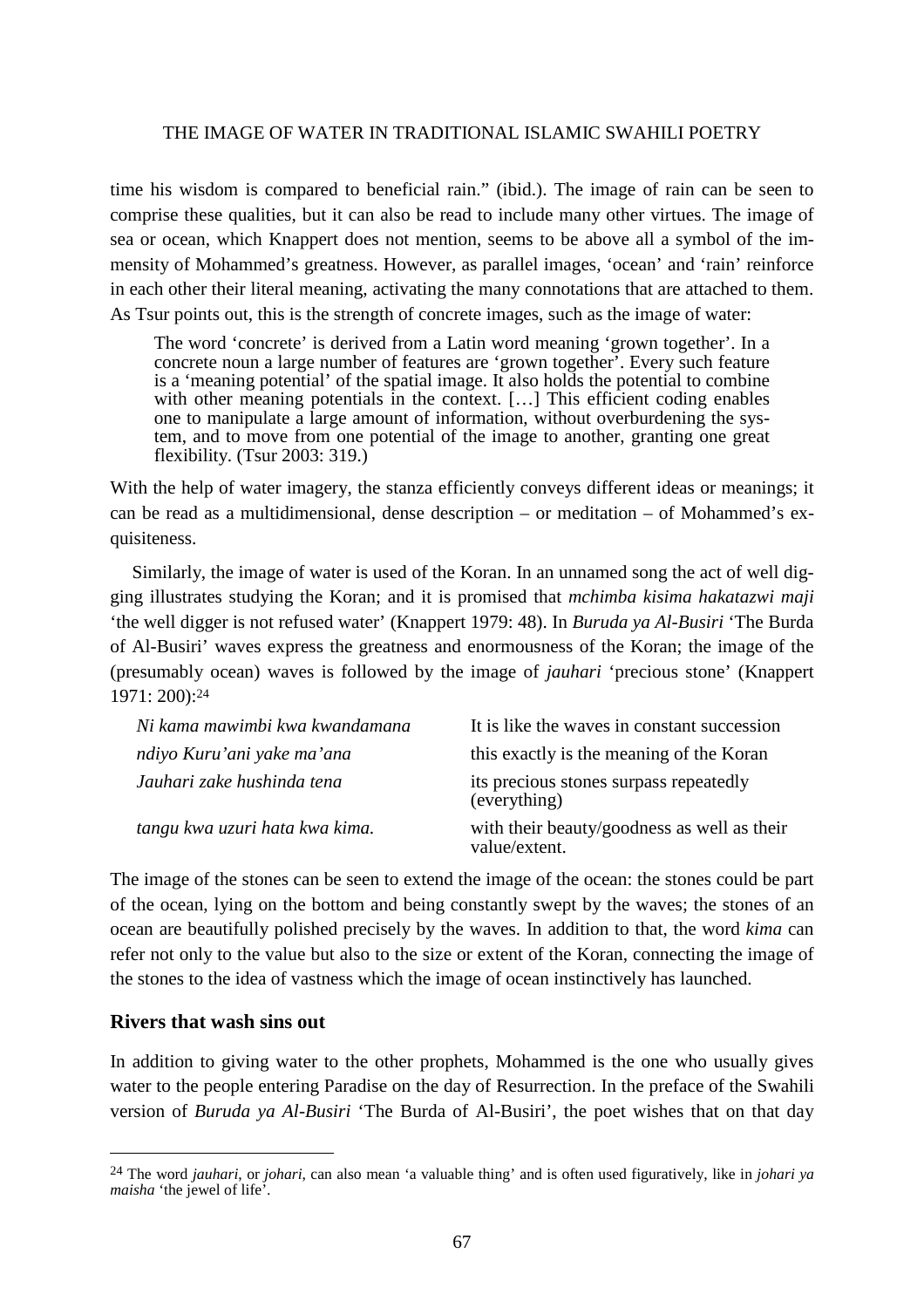Mohammed *[a]ninweshe nami mayi mazuri / ya kunwesha nyota zote dahari* 'may quench my thirst with good water / that quenches the thirst of all the centuries' (Knappert 1971: 170, verse 5). The next line reveals that the 'good water' he is referring to is from *Haudhi yake li Kauthari* 'Mohammed's pond of the river Abundance'. This is one of the four rivers in Paradise, the one in which the repentant sinners are washed before entering the Paradise. Since even Mohammed had to be washed, ordinary human beings are certainly in need of the wash (Ibid. 202, verse 101):

| ma'aswi wakenda kwa taghayuri | the disobedient go there eagerly                 |
|-------------------------------|--------------------------------------------------|
| hwosha nyuso zao zikanawiri   | it washes their faces which start to shine       |
| dhambi zikondoka wakawa wema. | their sins disappear and so they become<br>good. |

*Utendi wa Miiraji* 'The Ladder', on the other hand, tells that the sinners bathe in the other three rivers in the seventh heaven, and as the result, they *wakang'ara wote* 'they all shine' (Knappert 1967: 224). Each river makes them a bit cleaner so that after the third one they are paper-white (Knappert 1971: 258–260). Thus the people are washed three times, reflecting the three washes of Mohammed's breast. The bathing on the day of Resurrection can be seen significant in many ways. The water makes the bathers clean and pure, but it is also closely connected to the resurrection itself. As Anthony H. Johns (2006: 463) notes, in the Koran "[t]he wonderful effect water has on drought-stricken earth is proof of God's power to resurrect the dead", for example in the line:

Another of His signs is this: you see the earth lying desolate, but when We send water down on to it, it stirs and grows. He who gives it life will certainly give life to the dead. (41:39)

 Besides water, these paradisiacal rivers carry other liquids, too: milk, honey, and wine. The other liquids, which are not found in nature on Earth in such abundance, are mentioned in a very positive tone – and no wonder since they are something that is attached to the best imaginable place. In an unnamed poem about Adam and Eve, Eve describes the wonders of Paradise with admiration: *Muna na miti ya tembo / na maziwa yaso chombo* 'There are trees of palm-wine / and milk that is not in a jug' (Knappert 1967: 97). The milk does even have powerful qualities: *anwaye kijaza tumbo / kiu hataizidia* 'he who drinks it fills his stomach / the thirst will not increase' (ibid.).

 Nonetheless, it is water that has the most precious status among the liquids of Paradise. The descriptions of the sublime perfection and pleasantness of Adam's and Eve's life in Paradise include water imagery: *wakendea mito* / *kuzama kuogelea* 'they go to the rivers / to dive (and) to swim' (ibid. 96). This image of water is connected to the idea of being free of all responsibilities: going to the rivers, Adam and Eve *[m]ithili yao watoto* 'are similar to children' (ibid.), another quality expressing the felicity of their setting. In the Koran Paradise is con-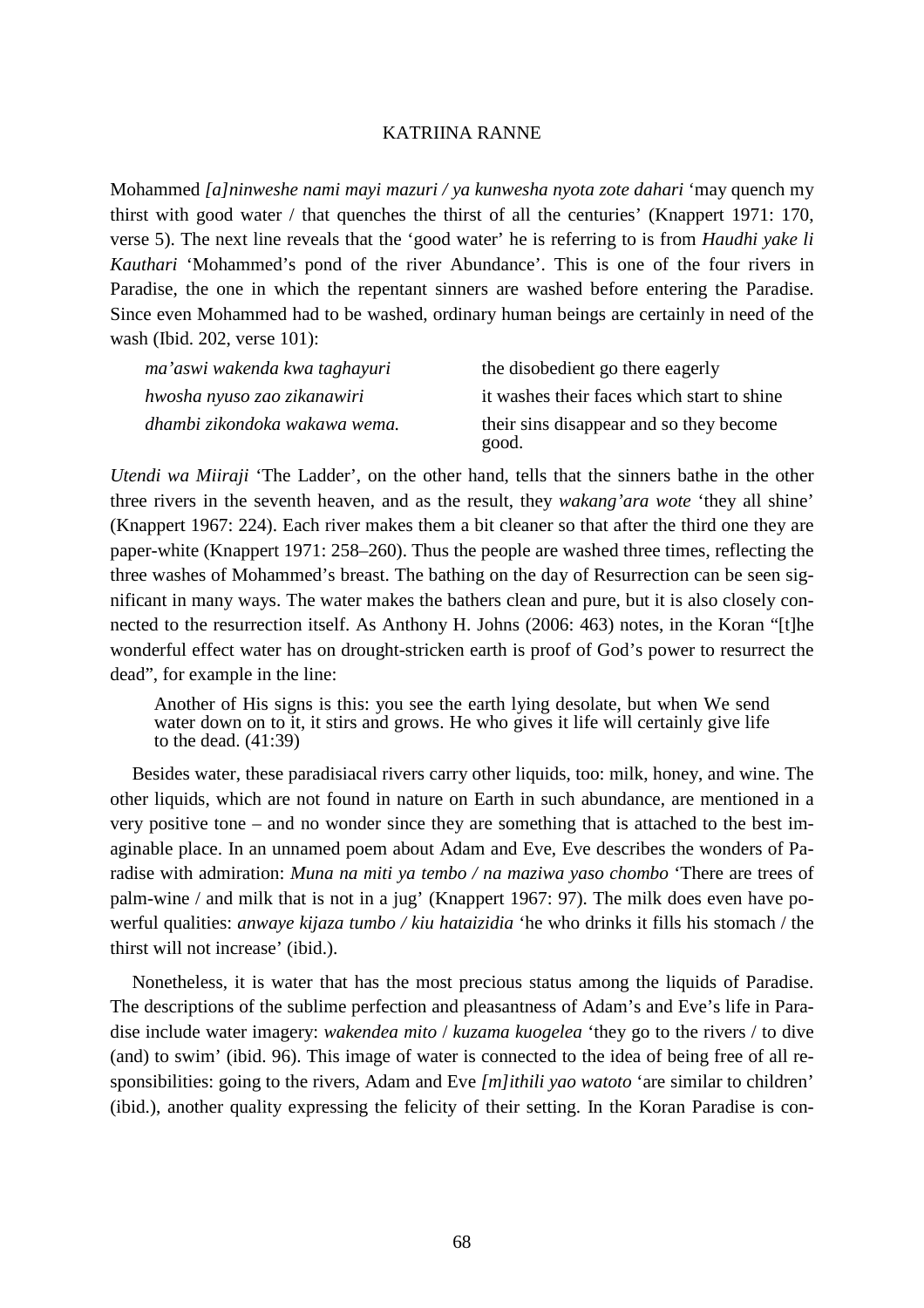stantly referred to as "Gardens graced with flowing streams"25 (e.g. 2:25, 3:15, 3:136, 3:195, 3:198, 4:13, 4:57, 4:122, 5:12, 5:85, 5:119.)<sup>26</sup>

 On Earth the water of Zamzam, the holy well whose water was used for the breast washing of Mohammed, represents the water of Paradise and the connection to Mohammed. In *Utendi wa Mikidadi na Mayasa* 'Miqdad and Mayasa'27 one of the characters tells Miqdad not to treat a company of Muslim soldiers lightly, because they *ndio wenye Zamzamu* 'are the ones who have the water of Zamzam' (Allen 1971: 302). The purity of water seems to be connected to the religious purity also in the way that it can be altered by the quality of the religious practice of the one who holds the water. It is thought that if a person has neglected the prayers (s)he can contaminate water, too, and should be avoided (Knappert 1967: 41; an unnamed poem):

| Musinwe mayi pamoya | Do not drink water with him/her      |
|---------------------|--------------------------------------|
| yapo kakupa hidaya  | even if (s) he gives it as a present |
| na ukinwa ni hizaya | and if you drink it is a disgrace    |
| umekhalifu shariya. | you have transgressed the law.       |

The water of Paradise is connected to completeness: it carries the ability to make human beings *kamili* 'complete, whole' or *timamu* 'complete, perfect'. In *Utendi wa Qiyama* 'The Last Judgement' the repentant sinners bathe in the river *Kauthari* 'Abundance' and come out not only cleaner, but integrated (Allen 1971: 480):

| Ngozi zao na lahamu | Their skin and the flesh        |
|---------------------|---------------------------------|
| Mifupa yao na damu  | their bones and the blood       |
| Ikarejea timamu     | returned all complete           |
| Na sura ngema ajaa  | and their face became beautiful |

 $\overline{a}$ 

The word *timamu* 'complete, perfect' is placed at the end of the line making it part of the rhyme, and in addition to the last syllable, the penultimate syllable also participates in the rhyme: *ha-mu* / *da-mu* / *ma-mu*. This enhances the impression of completeness.

Similarly in *Utendi wa Ayubu* 'Job'28 the main character, Job, defines himself as being

<sup>25</sup> In the translation of M.H. Shakir (1983): "gardens beneath which rivers flow" or "gardens in which rivers flow".

<sup>&</sup>lt;sup>26</sup> The image of abundance of milk and water, and interestingly, also blood, is used to illustrate the power of rulers in Arabic poetry (Sperl 1989: 35).

<sup>27</sup> *Utendi wa Mikidadi na Mayasa* 'Miqdad and Mayasa' was composed by Saidi Abdallah Masudi el Buhry (or: Said Abdalla Masud el Buhry, or: Saidi wa Abdalla Masudi) from Pemba, Tanzania. It tells a heroic story of the time when Mohammed lived, drawing freely from history (Allen 1971: 269–270; 368). Other editions of the poem are *Hadithi wa Mikidadi na Mayasa* 'The Story of Miqdad and Mayasa' by Werner 1930/31 & 1932, and *Utenzi wa Mikidadi bin Alasuadi na Mayasa Mkewe* (Mombasa version) by Knappert 1964 (Bashir 1972, which is same as Allen 1971). The tale is quite similar to a short poem titled *Qisa cha Miqidadi* (published by Werner in 1934), and both seem to have a common source as a base (Allen 1971: 270).

<sup>28</sup> Another edition of *Utendi wa Ayubu* 'Job' is Werner 1921–23. The author and the date of composition are unknown; Werner (1921–23) originally ascribed it to Umar bin Amini 1835 but was later informed that he was just a copyist, and that the poem "must be at least two hundred years old" (she added this information in a note after her translation went to press; quoted in Parker 1979: 380). If it was at least two hundred years old in 1923,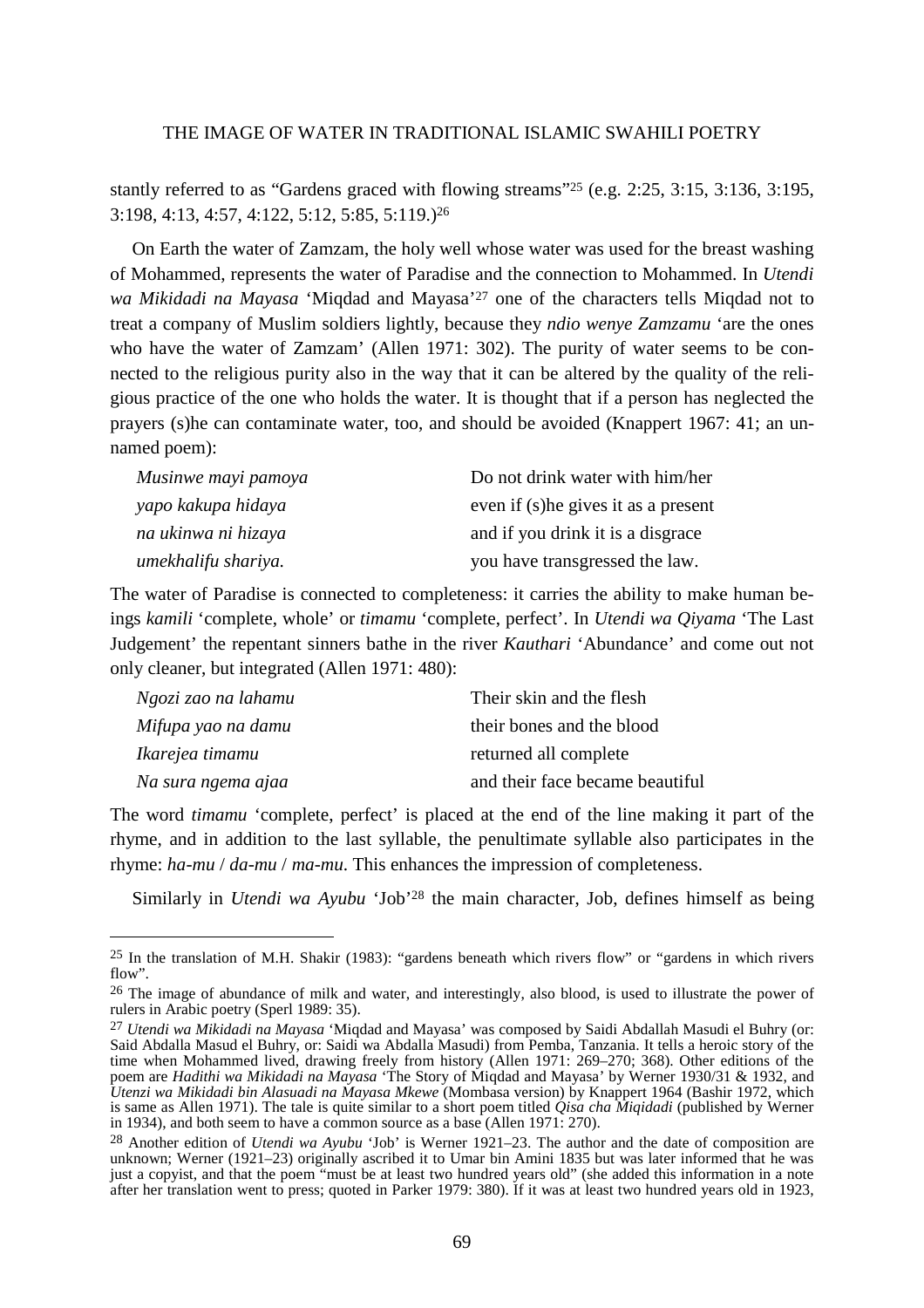*khalili* 'whole' after being washed. For Job water has the central role in the blessing and healing he receives after his sufferings are over. God talks to him (Ibid. 412):

| Haya ekue mateso      | Now, leave (lit. 'destroy') the suffering |
|-----------------------|-------------------------------------------|
| Ayubu hunu ni mwiso   | Job, this is the end.                     |
| taka mai oshe uso     | Ask for water, wash your face             |
| pamwe na muili pia    | and your body.                            |
| Na mai nikwambiao     | And the water of which I speak to you     |
| ya papo tini mwa nyao | is down here by you                       |
| hayo ndiyo yatakao    | it is this that will cure you             |
| kukupoza ukapoa       | heal you and you will be well             |
| Hiyo ndiyo dawa ako   | It is this that is your remedy            |
| rukudhu maguu yako    | stretch out your legs                     |
| wala pasina sumbuko   | and there is no trouble                   |
| mai hapo yatakuya     | water will come here                      |
| []                    |                                           |
| Guu ukilisukuma       | When you push your leg                    |
| yatatoka mai mema     | there will appear good water              |
| yasokuwa ya zisima    | not of wells                              |
| ya bahari na maziwa   | nor of sea nor of lakes                   |
|                       |                                           |

The same miraculous water episode is referred to in the Koran, too, but in just one line; it is reminded that God said to Job who had suffered: "Stamp your foot! Here is cool water for you to wash in and drink" (38:42). In *Utendi wa Ayubu* 'Job', Job's recovery with the help of water is described in as many as 12 stanzas (4 of which are quoted above). Both the origin of the water (God, and secondarily, Job's near surroundings with no previous source of water) and its healing abilities are beyond ordinary; hence it might be connected to the water of Paradise, too. Each attribute attached to that water amplifies the intensity of the image: the water is cure, remedy; the water is good.<sup>29</sup>

it was written 1723 or before, making it even older than *Chuo cha Herekali* (oldest ms of which is 1728). –– The poem tells the tale of the battle between Job and Satan.

<sup>&</sup>lt;sup>29</sup> The belief in the healing power of water is common even among modern-day Muslims. The water from Zamzam well is used for healing the physically ill, as is ordinary water over which verses from Koran are recited. Some healing practises involve either writing the verses inside the bowl (before adding water into it) or dissolving verses written with an edible ink into water, and then drinking the water (Mattson 2008: 159–160). Zamzam water is believed to be able to cure even cancer (Ahmad & Ibrahim 1996: 40–45).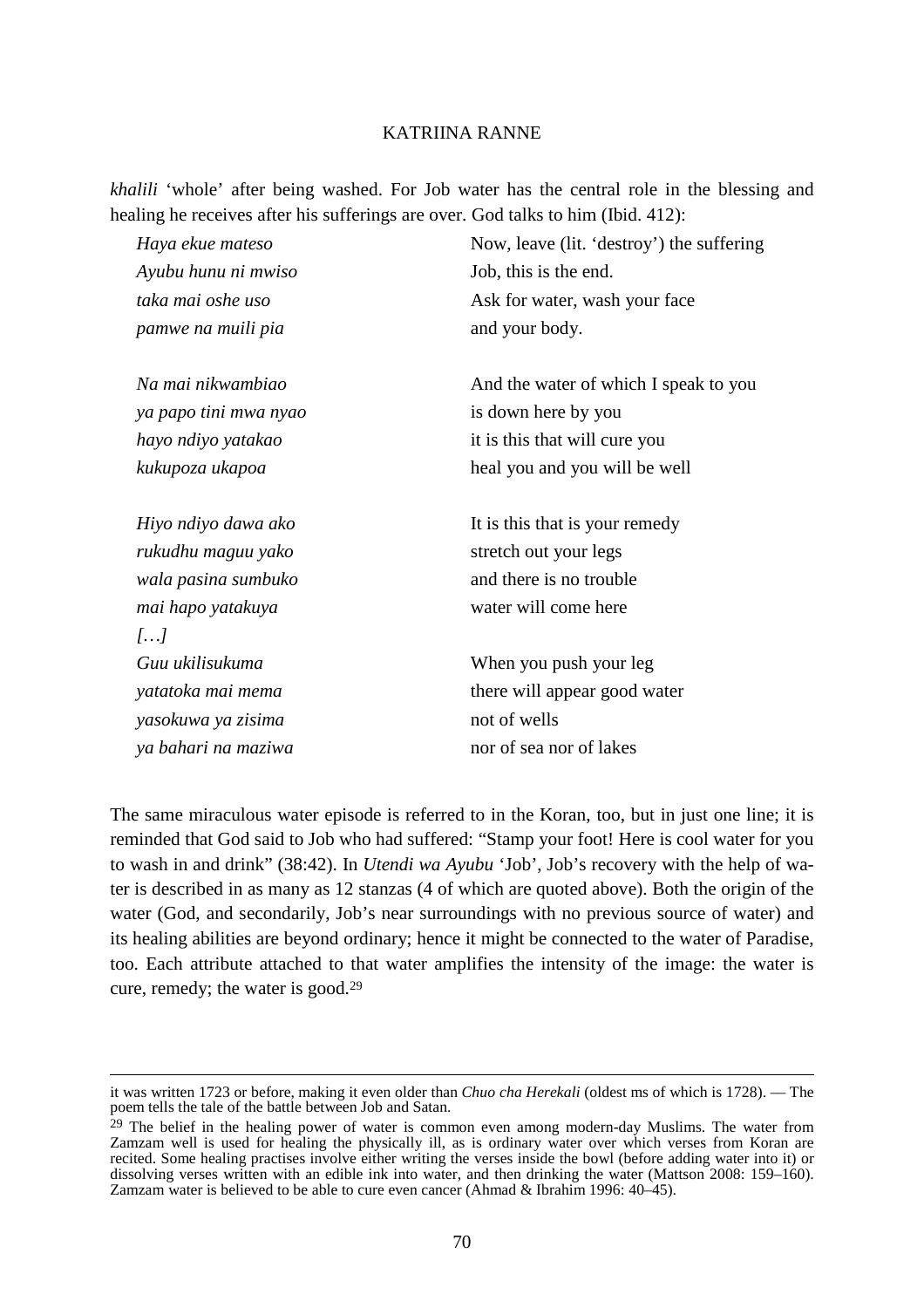#### **The world will dry up**

 $\overline{a}$ 

Given all the positive connotations of the image of water in religious traditional Swahili poetry, it seems natural that the lack of water illustrates something very negative. The image of drought is principally connected to the Last Judgement, the day on which everything we have done is revealed, everyone is resurrected, and the pious Muslims will enter Paradise (as will the sinning but remorseful Muslims after being washed, as noted earlier), and the non-believers will enter Hell. Belief in the Last Judgement is a cornerstone of Islam. (Knappert 1967: 243–264.) Drought is the very first sign of the approaching Last Day (Knappert 1967: 245; Knappert's translation.)30:

| kwa myaka arubaini | for forty years             |
|--------------------|-----------------------------|
| pasi mai visimani  | without water in the wells: |
| inti itakaukia.    | the earth will dry up.      |

*Utendi wa Qiyama* 'The Last Judgement' emphasizes the reach of the drought on the actual day (Allen 1971: 442.):

| Itakuwa duniani    | All over the world         |
|--------------------|----------------------------|
| Pasi mayi zisimani | Without water in the wells |
| Yote yamekamukiya  | All will dry up            |

Nevertheless, sometimes the water itself is harmful. *Wimbo Wa Kuzingatia* 'A Philosophical Song' draws attention to the fact that God has also created *mivua mivulizi* 'the fierce rain', and that *[a]metupa na maisha* / *Yamwelea kutufisha* '[h]e has given us life / he can kill us too' (Knappert 2004: 228–229). The image of the fierce rain is part of the imagery that illustrates the powerlessness of human beings, the idea of us being at the mercy of God.

 Often the harmful water is an intended punishment from God. In *Utenzi wa Nuhu* 'The Poem of Noah<sup>'31</sup>, of which only fragments have survived, God sends flood to destroy the unbelievers. He drowns all the people except the ones Noah took into his Ark. Later God takes the water away by his word (Knappert 1999: 138–139). References to the story of Noah (Nūh in the Arabic form) can be found in the Koran in several places; the story is not told in a single narrative as in the Bible, but is generally the same.

 In the *Utenzi wa Yusufu* 'The Poem of Joseph'32 Joseph is thrown into deep well, and its water presents a danger, but God quickly creates a rock in the middle of the water to save Jo-

<sup>30</sup> Knappert's edition is based on the Paris manuscripts of Sacleux in the Collection of the Maison Mère des Pères du Saint Esprit, Rue Lhomond. Knappert does not name the poem but says that Sacleux's version is quite similar to the other version, *Utenzi wa Kiyama* by Hemed bin Abdallah bin Saidy el-Buhry (no date). (Ibid. 243.) Hence Knappert's version can be seen as parts of his edition of *Utendi wa Qiyama* 'The Last Judgement'.

<sup>31</sup> *Utenzi wa Nuhu* 'The Poem of Noah' has no date. It is based on chapter 11 in the Koran, and tells the story of Noah that is in most parts similar to that in the Bible.

<sup>32</sup> *Utenzi wa Yusufu* 'The Poem of Joseph' was written by Muhammad Kijuma some time before 1918. It has influences from the Arabic *Kisasu 'l-Anbiya'i* by at-Tha'labi and Persian poetry (Knappert: 1999: 159–160.)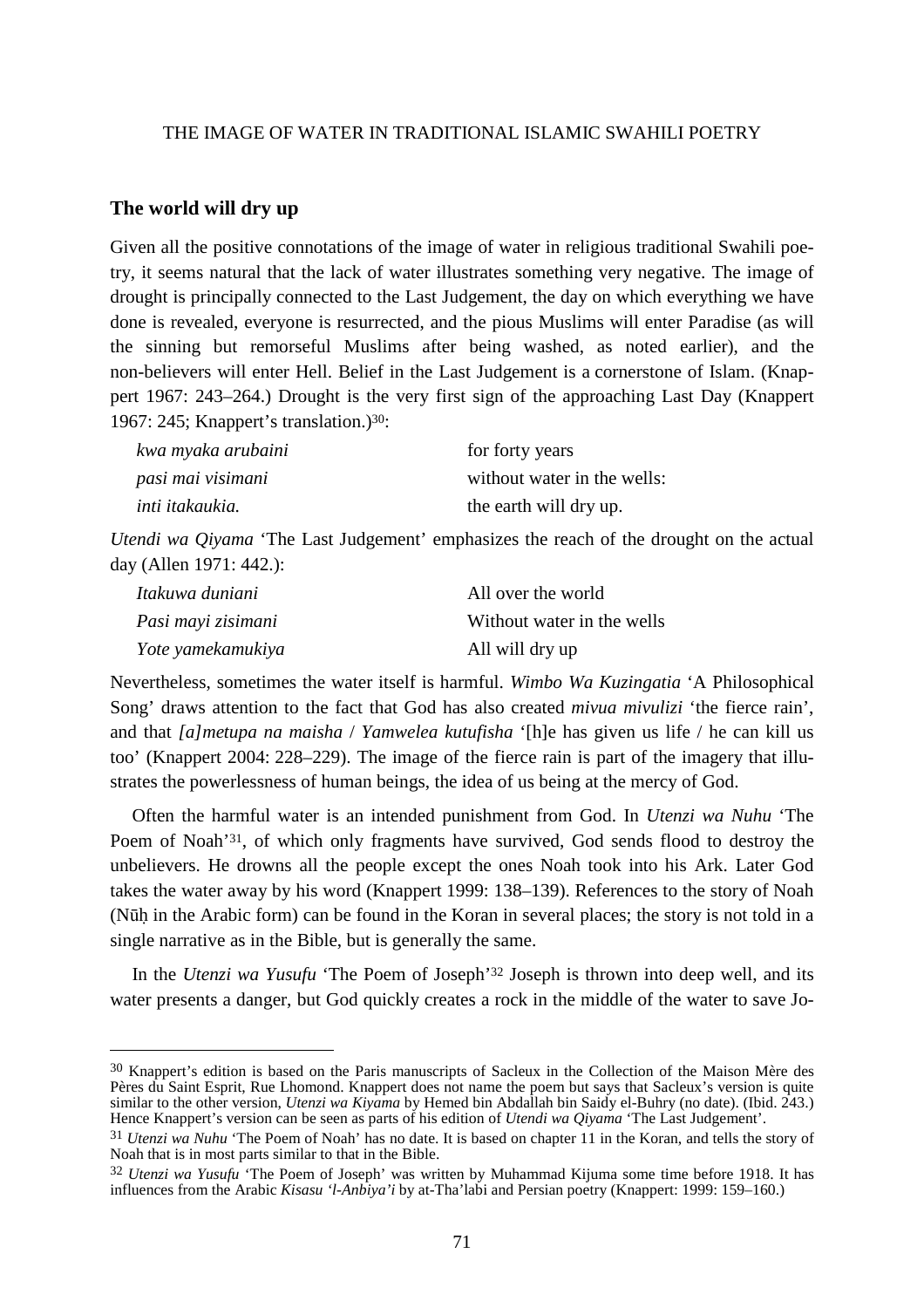seph (ibid. 159–160). *Utenzi wa Yanusi* (or: *Yunusi*) 'The Poem of Jonah'33, which is also known only fragmentarily, contains a corresponding image: water presents a potential danger, but God miraculously saves the character from the danger, while still keeping him in the water (but out of the direct touch with water, as was the case with Joseph, too). Jonah is thrown overboard and a fish swallows him, but God tells the fish not to eat him but just to keep him in its stomach. The image of water is a combination of danger and rescue, for Jonah has been afraid of getting killed, and while in the water inside the fish, he is safe. (Ibid. 158–159.) Both the story of Joseph (Yusuf) and the story of Jonah (Yunus) can be found in the Koran.

 In *Chuo cha Herekali* 'The Epic of Heraklios'34 the image of ocean is used to describe this world and the ones who are attached to it, the unbelievers (Knappert 1967: 174; Knappert's translation.):

| Kwa kuwa nyingi jifiri | So numerous were the hordes   |
|------------------------|-------------------------------|
| wakinga kama bahari    | that they resembled an ocean, |
| kutua mwana tuyuri     | on which a small bird alights |
| uziwani ukyoea.        | swimming on a surface.        |

As Knappert notes, the image of a small bird is clearly the image of Muslims (ibid.). In addition to the juxtaposition of the numerous unbelievers and a small (and thus brave) group of the followers of Islam, the image of the bird includes the idea of Muslims as above the earthly life, the secular world, only alighting it to fight for Islam. The image of world as ocean can be found also elsewhere in *Chuo cha Herekali* 'The Epic of Heraklios': a spy that has found faith thanks to meeting Mohammed, declares: *Wokoziye hiyatiya kwa mawimbi na miuya* 'He saved my life from the waves' (Knappert 1967: 180).

Similarly, in *Al-Inkishafi* 'The Soul's Awakening'35 water represents this world, something that has its dangers and hardships, and in which it is even not good to concentrate (too much) on doing well with earthly issues which lead away from God (Mulokozi 1999: 84, verse 13):

<sup>33</sup> *Utenzi wa Yanusi* (or: *Yunusi –* Knappert uses both spellings) 'The Poem of Jonah' is based on chapter 10 in Koran. The date is not known, the composer is probably from Mombasa. Jonah is one of the prophets of Islam (Knappert 1999: 158–159).

<sup>34</sup> *Chuo cha Herekali* (or: *Utendi wa Herekali*, or: *Utenzi wa Tambuka*) 'The Epic of Heraklios' was composed by Mwengo bin Athumani, from Pate, Kenya. It describes the war of Muslims (led by Mohammed) against the companions of Heraklios, who was a pious Christian emperor. Other editions (than Knappert 1967) are Büttner/Meinhof 1911/12 and Knappert 1958, 1979, 1983. The oldest manuscript of the poem is dated 1728, which according to Knappert makes it the oldest Swahili manuscript and also the oldest known literary manuscript in a Bantu language (Knappert 1967: 143); however, that does not mean that it would be the oldest poem. – *Chuo cha Herekali* is loosely based on Arabian legends (Knappert 1967: 143); the Arabic descriptions of the battle are in prose form, except for one poem (ibid. 144). – Zhukov (1992: 60) notes that in the manuscript which Krapft sent to Europe in 1854 the title was *Dshuo dsha Herkal*, of which Zhukov uses the literal English translation 'A Book about Heraklios'.

<sup>35</sup> *Al-Inkishafi* 'The Soul's Awakening' was written by Sayyid Abdallah bin Ali bin Nasir (or: Sayidi Abudallah) from Pate, Kenya, who lived "during the century *c*. A.D. 1720–1820" (Hichens 1939: 9). It is a lament on the decline of Pate. Other editions (than the ones used, Mulokozi 1999, Knappert 1979 and Hichens 1939) are Taylor 1915, Werner 1927, Allen, R. 1946, Harries 1962, Jahadhmy 1975, Allen, J. de V. 1977, Mlamali 1980, and Dittemer 2006.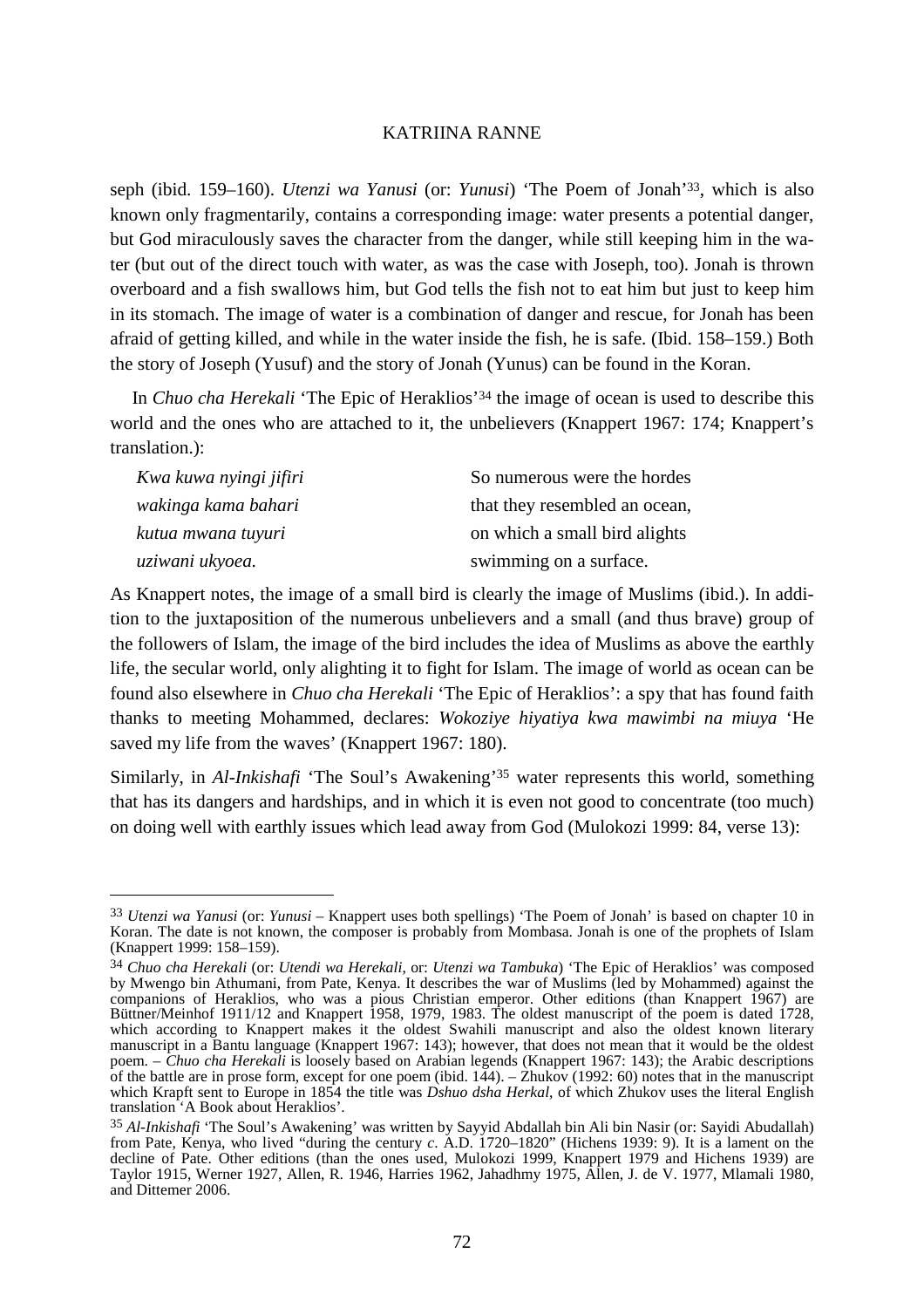| Suu ulimwengu bahari tesi,   | This world is a stormy sea                        |
|------------------------------|---------------------------------------------------|
| una matumbawe na mangi masi, | it has hidden reefs and many submerged rocks      |
| Aurakibuo juwa ni mwasi      | he who rides it, know (that he) is a rebel        |
| kwa kula khasara ukhasiriye. | with every harm he harms (himself). <sup>36</sup> |

In contrast to the dangerous, wild sea, in the next stanza of the poem the world is compared to *kisima kisicho ombe* 'a shallow pool/water hole, water pit'. It does not have numerous hidden dangers in the water like the ocean, but it is dangerous to approach because of a bull that attacks people who come near (Hichens 1939: 56–57). The shallowness reinforces the idea of the vanity of approaching this little amount of water eagerly; to get attacked by a fierce bull just because of wanting to have a little bit of (earthly) water, is certainly foolish.

 Life in this world is not everlasting, and human beings should not be misguided by its illusory beauty; in the same poem (*Al-Inkishafi* 'The Soul's Awakening') a man in a desert realises that the water he thought he saw was only a mirage created by the shining sun (Mulokozi 1999: 85, verse 17):

| Chenda akaona mwako wa yuwa, | He goes and sees the sunshine         |
|------------------------------|---------------------------------------|
| mai alotaka akayatuwa;       | the water he wants to take out        |
| Asifidi yambo ila shakawa,   | he does not get anything but troubles |
| ikawa mayuto yasimsiye.      | his regrets will not cease.           |

The idea of this world being just a delusion can be found in the Koran:

And (as for) those who disbelieve, their deeds are like the mirage in a desert, which the thirsty man deems to be water; until when he comes to it he finds it to be naught […]. (24:39; Shakir's tr. 1983).

## **Streams of fire and blood**

 $\overline{a}$ 

Though drought is one of the punishments on the day of Last Judgement, water, but boiling water, is another. The thirsty sinners who beg for water are given a boiling drink (Allen 1971: 476, *Utendi wa Qiyama* 'The Last Judgement', verse 290.):

| Mayi ya moto makavu  | Parching hot water           |
|----------------------|------------------------------|
| Wakapekewa kwa nguvu | They were given by force     |
| Yakianguka matavu    | It was scalding their cheeks |
| Maini kuteketeya     | Consuming their bowels       |

<sup>36</sup> In Hichens's edition the third line is identical (*Aurakibuo juwa ni mwasi*), but in Knappert's edition it does not have the word *juwa* 'know' but the demonstrative *huyo* 'that': *aurakibuo huyo muasi* (Knappert 1979: 130), i.e. 'he who rides it, that (is a) rebel'. Hichens's translation of the stanza is poetic rather than literal: ''Tis as a surging sea, this mortal vale, / of found'ring reef and shoal of ragged shell. / Who rides it, as a tyrant knows it well, / that loseth all to loss man's hoped-for gain' (Hichens 1939: 56–57, verse 13) – Hichens notes that the verse uses a common simile of jagged coral reefs that damage the boats.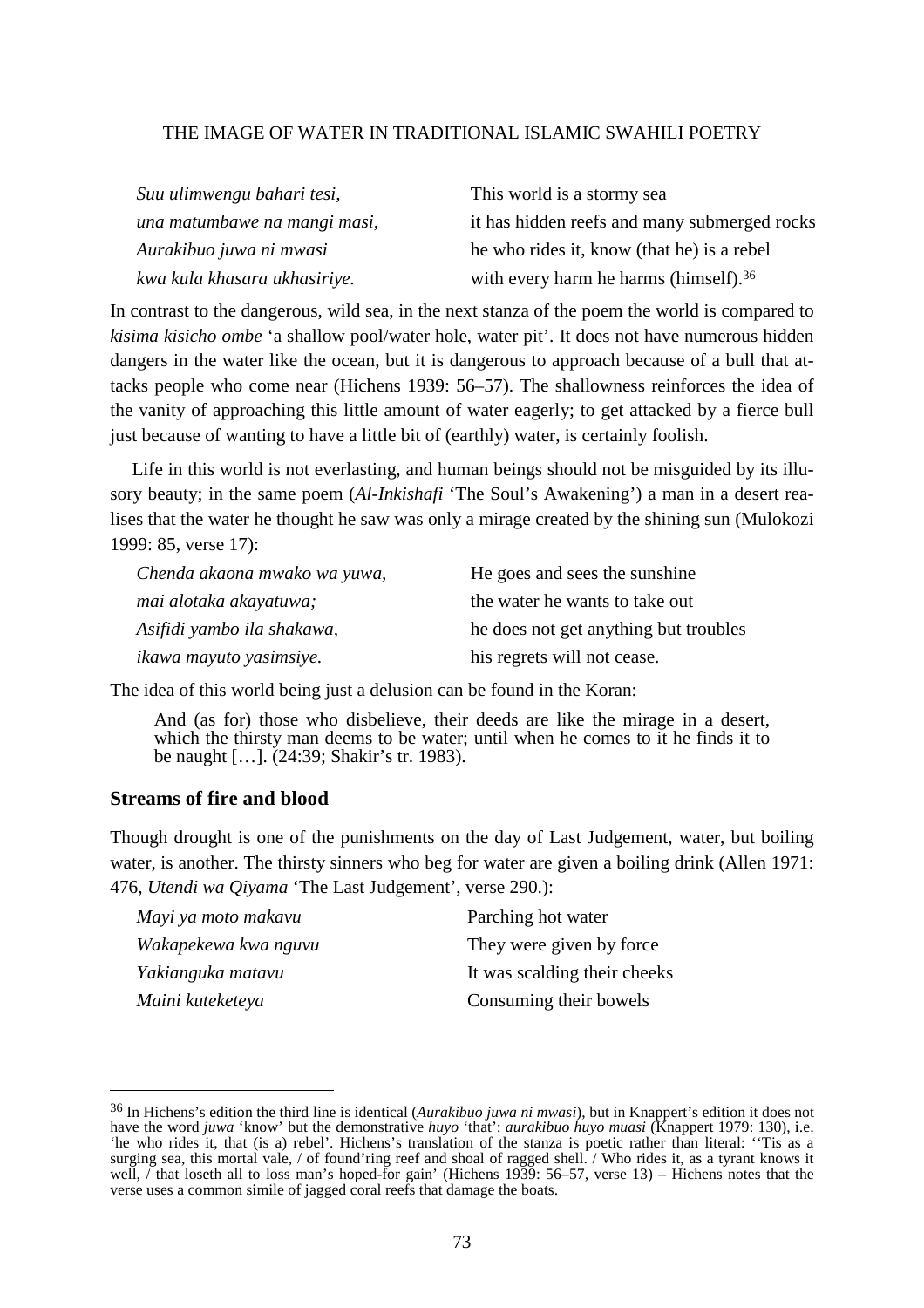This punishment is frequently mentioned or described in a very similar way in the Koran (6:70, 10:4, 18:29, 22:19, 40:72, 44:46–48, 47:15, 55:44, 78:24–25), sometimes near descriptions of refreshing rain given to the believers. It is interesting that the first line of the stanza uses the adjective -*kavu* about water, for -*kavu* means both 'parched' and 'dry'; 37 even though 'parched' is obviously more relevant in this context, the undertone of 'dry' can be argued to be present. Thus the hot water can, paradoxically, be seen as dry, connecting the punishment to the punishment of drought.

 Even before making the sinners drink the boiling water, they are given a rain of fire. The tortured men are suffering because of heat, and when they see a cloud in the sky, they think they are saved. But (Allen 1971: 468, verses 223–224):

| Likaya likawapita   | It [the cloud] comes to them |
|---------------------|------------------------------|
| Matete yakawapata   | The reeds reach them         |
| Na kula walompata   | And consume them             |
| Wakazidi kuumiya    | And increase the pain        |
|                     |                              |
| Matete hayo ndamoto | These reeds of fire.         |
| Wakazidi mivukuto   | Increase the bellows         |
| Na matoneye mazito  | And the heavy drops          |
| Wakazidi kuumiya    | Increase the pain            |

This rain is concrete fire, but since the Swahili word *moto* means both 'fire' and 'burning',<sup>38</sup> and -*a moto* means 'hot', the image of the boiling water is connected to the idea of fire. It is noteworthy that the water given to drink was not just hot but extremely hot, boiling; but the poem does not use the unambiguous way of saying 'boiling water', *maji yachemkayo*, thus holding the connotation of fire.<sup>39</sup>

 In *Buruda ya Al-Busiri* 'The Burda of Al-Busiri' water and fire are completely intermingled on the day of Mohammed's birth, as the punishment for Persians who were worshippers of fire. First both elements are diminished by making the fire mix with the water (Knappert 1971: 190, verse 62):

| Moto ukazima kwa sikitiko  | The fire went out with sorrow/regrets               |
|----------------------------|-----------------------------------------------------|
| ukadarra mayi mayi yaliko  | and went in abundance wherever there was<br>water   |
| ikawa kishindo na papatiko | there was noise and<br>fluttering/spasms/convulsion |
| mayi kukauka moto kuzima.  | the water dried and fire went out.                  |

<sup>37</sup> *Kavu* can also mean 'barren', according to the *Kamusi ya Kiswahili–Kiingereza* (TUKI 2001). *Dictionnaire Swahili–Francais* (Sacleux 1939: 336) offers similar options: 'desséché; aride (au pr. et au fig.); rouverin (fer)'  $($  = 'sear'; 'arid' [lit. or fig.]; 'burnt [iron]').

<sup>38</sup> *Moto* has also several other meanings, of which in this context 'heat', 'zeal', 'welt', and 'flame' are most relevant.

<sup>&</sup>lt;sup>39</sup> The Koran uses both "scalding water", "seething water" and "boiling water" in this context (and in addition to that, "water like molten metal", in 18:29).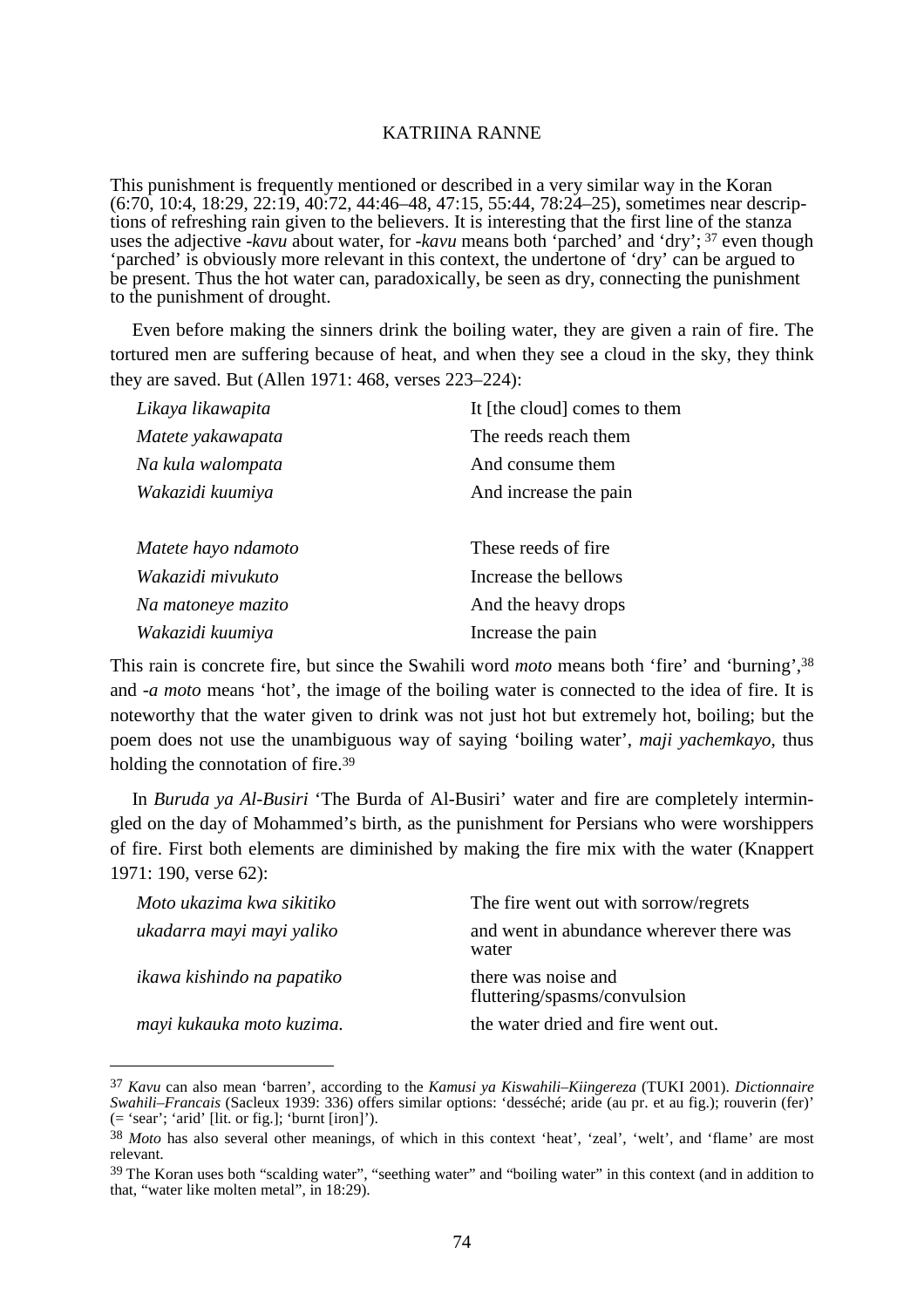The image of the lake water extinguishing the fire resembles the image of Mohammed as water extinguishing fire in *Chuo cha Herekali* 'The Epic of Heraklios' (Knappert 1967: 190; Knappert's translation):

| u mahalipi Bashiri  | where is he, Bringer of good tidings? |
|---------------------|---------------------------------------|
| mayi mazimisha hari | the water that extinguishes the heat, |
| moto ukawa makaa.   | so that the fire becomes charcoal.    |

As the result of the mixing of fire and water in *Buruda ya Al-Busiri* 'The Burda of Al-Busiri', the lake dries and the Persians cannot get drinking water anymore. What makes the image extraordinary is the following stanza in which the elements get the characteristics of each other (Knappert 1971: 190, verse 64):

| Pale penye moto rutuba yake  | Where there was fire it had moist-<br>ness/humidity/wetness |
|------------------------------|-------------------------------------------------------------|
| ndipo penye mayi namuna zake | just when it had the properties of water                    |
| pale penye mayi harara yake  | where there was water it had heat/zeal                      |
| hutoa mvuke na kuvuvuma.     | it emitted heat/steam and roared.                           |

Knappert notes that the aim of swapping the characteristics of the elements is to confuse the Persians and to dissuade them from worshipping material elements, by showing them that the material things are never permanent (ibid). In addition to the connection to the worshipping of the Persians, by making both elements unusable and dangerous, the punishment is also physically fierce.

 In *Utendi wa Miiraji* 'The Ladder' the elements that are intermingled as a punishment, are water and blood. When Mohammed is passing through Hell he sees a man swimming in a river of blood. This man is not allowed to come out of the river; heavy stones are put into his throat to keep him there. The punishment is specifically for the greediness with which the man had practised usury; as Knappert notes, the heavy stones symbolise his greed. (Knappert 1967: 211–212.) The setting of the river of blood, a liquid that is not only dark but also charged with cultural beliefs and regulations, reinforces the impression of suffering and the danger of sinking down. In addition to that, the image of blood may also refer to the greediness, "squeezing the blood" of other people. It is noteworthy that in Islam eating animal blood is prohibited, making the image of being forced to swim in blood extremely powerful.

 In *Ukawafi wa Miiraji* 'The Poem of the Ladder' it is described that Mohammed sees a river of blood with many people (Knappert 1971: 248, verse 22):

*Kisha wakenda wakaona mto wa damu Muna watu ndani wangilia wakila sumu. Jiburilu kamba: wato sao wala haramu; Ndio jaza yao wajaziwa kesho Kiyama.*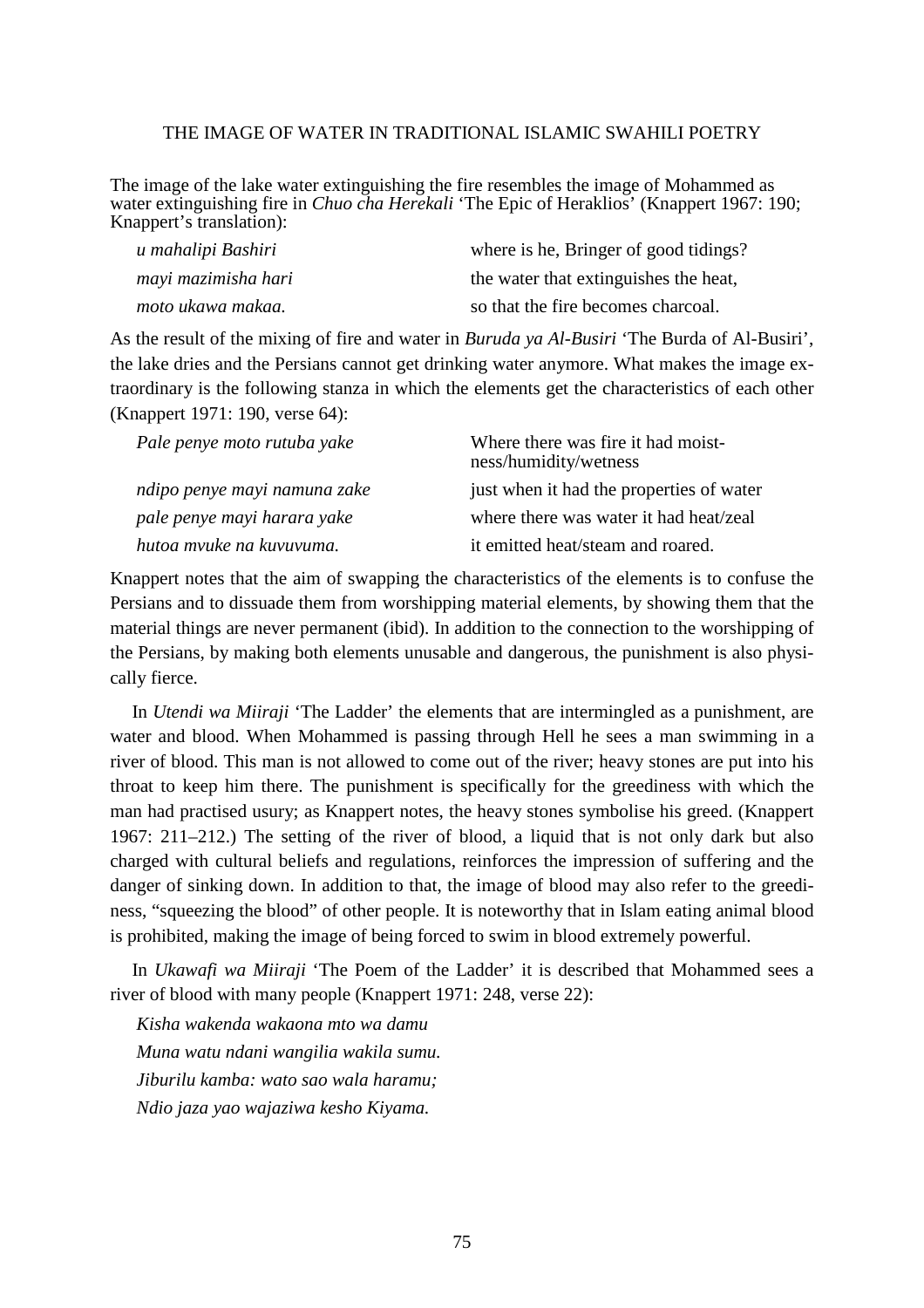Then they went and saw a river of blood There were people in it, they went in eating poison Gabriel said: They are those who eat the forbidden; This is the reward they will be rewarded with tomorrow on the Resurrection.

The connection of the prohibition of eating blood (in meat), and the punishment of being forced to eat poison in the river, is even stronger here; Knappert regards this as the "most probable interpretation" (ibid. 248). This interpretation can be seen in his translation, since he translates *haramu* as 'forbidden food', though the literal translation is just 'forbidden, prohibited, illegitimate'. Nevertheless, even with the predicate -*la* 'eat', the object (*haramu*) can still have a wider meaning than just food. *Haramu* is used of everything unlawful, and the verb -*la* 'eat, consume, destroy' can also be used figuratively. On the other hand, the rhyming of the words *damu*, *sumu* and *haramu* at the end of the lines strengthens the connection of 'blood', 'poison' and 'forbidden'.40 Since the people are in the river of blood when they are described eating poison, the venom might refer to the blood or to some toxin in the blood.

 Similarly to the other poems in which blood replaces water, in *Chuo cha Herekali* 'The Epic of Heraklios' that presents an extreme danger. Blood is the image of implementing judgement, the image of the destruction of the unbelievers. The battlefield turns into a red sea (Knappert 1967: 165–166):

| mawimbi yakishishiza  | Waves were foaming               |
|-----------------------|----------------------------------|
| kana maji ya kujaa.   | like the coming water [waves].   |
|                       |                                  |
| Yali mawimbi ya damu  | These were waves of blood        |
| $\left[\ldots\right]$ |                                  |
| palio sili hukumu     | there was Judgement              |
| ya kavu na zilizaa.   | dry and trembling. <sup>41</sup> |

<sup>&</sup>lt;sup>40</sup> These words are all loan words from Arabic, but such a great amount of Swahili words come from Arabic that the choice of these words does not necessarily mean e.g. that *Ukawafi wa Miiraji* 'The Poem of the Ladder' was a translation from Arabic, or that there is some specific meaning in the usage of words taken from Arabic. According to Krumm (1940: 2), in old Swahili poetry half of the words are of foreign (mostly Arabic) origin. The word for water (*maji*), too, is from Arabic *mā'*.

<sup>&</sup>lt;sup>41</sup> This stanza is very different in different editions (and even within an edition), as are the translations. In Knappert's 1958 edition the stanza appears twice, as 475 (p. 147) and 871 (p. 169), similarly to Knappert (1967: 166 and 188); however, they use different transcription, and are preceded and followed by different stanzas. In Knappert (1967: 166) the last line is *ya kavu na zilizaa*, translated by Knappert as 'and the dry earth trembled', but on page 188 *na kaifu zilizaa* is translated by him as 'it was like an earthquake'. In Büttner & Meinhof's 1911/1912 edition (stanza 769) the line is *kaavu zilizaa*, and it is translated as 'das dürre Land wurde fruchtbar' (= 'dry land became fruitful'); *kavu zilizaa* literally means 'dry gave birth' (the second a in *kaavu* is probably a mistake in transcription; it does not fit the metre). Then again, Knappert (1958: 282) cites another manuscript in which the line is *na ukalifu wa zilzaa*, translated as 'über die Schwere der Not' (=on/over the difficulty of lack). – Similarly, in Knappert (1967) the line *palio sili hukumu* on page 166, tr. 'there where Judgement flowed' by Knappert, is *patooshile hukumu* on page 188, tr. 'the judgement arose' by him; whereas in Büttner/Meinhof's edition the line is *patoshile hukumu*, and their translation 'es überstieg den Verstand' (= 'it was beyond comprehension'). – In Knappert's edition both of the stanzas that I quote (i.e. also the previous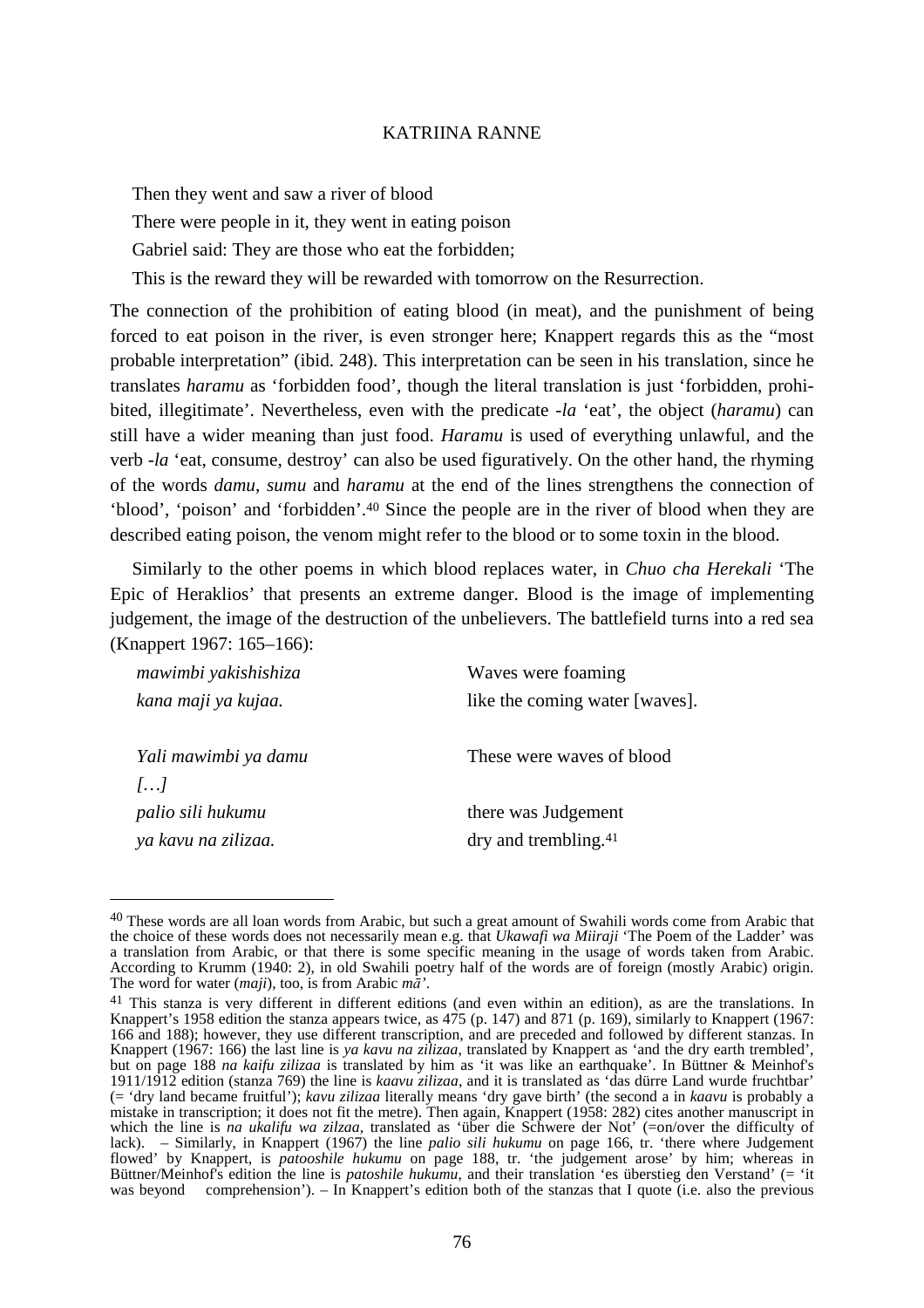The streams of blood are linked to the lack of water, drying of the earth. Drying and dying take place at the same time. It is repeated several times that the blood is acting exactly like water: *Iti iyee wavui / na damu ikinga mai* 'The earth is filled with bodies [of men], / and blood like water' (ibid. 191), *damu ikita mawimbi* 'the blood streamed in waves' (ibid. 196), *mauti yakinyunya / kama matone ya mvua* 'death drizzled / like drops of rain' (ibid. 191). It is noteworthy that, as discussed before, in the previous stanzas of *Chuo cha Herekali* 'The Epic of Heraklios' water represented the unbelievers, the world. That water seemed to be never-ending; but now all the water has disappeared and the unbelievers are being destroyed by the waves of blood.

 The waves are extremely powerful: *kama kufa li bahari / mausha myamba na kaa* 'like death was the ocean / washing over rocks and reefs' (Knappert 1967: 189).<sup>42</sup> The image appeals to the sense of hearing and the sense of movement: in addition to the already-mentioned trembling of the earth, it is told that *mawimbi yakishishiza / kama mayi ya kuyaa* 'waves hissed / like the coming water [of high tide]' (ibid. 188).<sup>43</sup> In contrast to that, the sight is dimmed: *Yali kiza na ghubari / pasi weu kudhihiri* 'There was darkness and dust, / no apparent/clear space' (ibid. 189). The effect of both reducing or destroying the visibility and making the chaotic voices and movements loud and strong, enhances the powerful image of the deadly waves of blood.<sup>44</sup>

 In *Utenzi wa Abdirrahmani na Sufiyani* 'The History of Abdurrahman and Sufian'45 the description of war similarly contains several images of waves of blood: *damu ikenda mawimbi* 'blood flowed in waves' (Buhriy 1961: 106, verse 887). Furthermore, as in *Chuo cha Herekali* 'The Epic of Heraklios', the description appeals to aural sense (Ibid., verse 895):

stanza of which the last two lines are quoted) appear twice in the poem, in the same order, suggesting that the poem might have been altered by the reciter. Overall, Büttner/Meinhof's edition is much shorter.

<sup>42</sup> Knappert's translation of the line *Kama kufa li bahari* is 'It was like the shore of the ocean', which misses out the powerful reference to death.

<sup>43</sup> In Knappert (1967: 165) the line is transcribed as *kana maji ya kujaa*.

<sup>44</sup> In addition, the dust in the air can be seen as connected to the idea of suffocating; either by drowning in blood or breathing the air thick of dust. –– As late as 12 years after the decolonization of Tanzania, Albert S. Gérard (1976: 9) presents *Chuo cha Herekali* 'The Epic of Heraklios' with a very narrow view: "The narrative structure of the African poem exhibits no attempt at esthetic organization of the material. The telling is rambling and repetitive, and strictly paratactic. Although Bwana Mongo's humble assertion at the end that he is no poet and is not instructed in the art of poetry (v. 1124) is just a commonplace of Swahili, as it is of Arabic, literary étiquette, its truth in this case is all too glaringly obvious." As I have presented in this section through the analysis of numerous different water images in *Chuo cha Herekali* 'The Epic of Heraklios', the imagery and narration of the poem are versatile and creative.

<sup>45</sup> *Utenzi wa Abdirrahmani na Sufiyani* 'The History of Abdurrahman and Sufian' was written by Hemed Abdallah Saidi Abdallah Masudi el Buhry el Hinawy, though he has "presumably incorporated in it some reminiscences of his grandfather's version and perhaps of the earlier version"; there is another poem with the same name published by Dammann in 1940 but they seem to have no common origin (Allen 1961: 3.) It deals with the story of a dangerous man called AbdirRahmani and a war of Muslims against infidels who at the end either convert to Islam or die.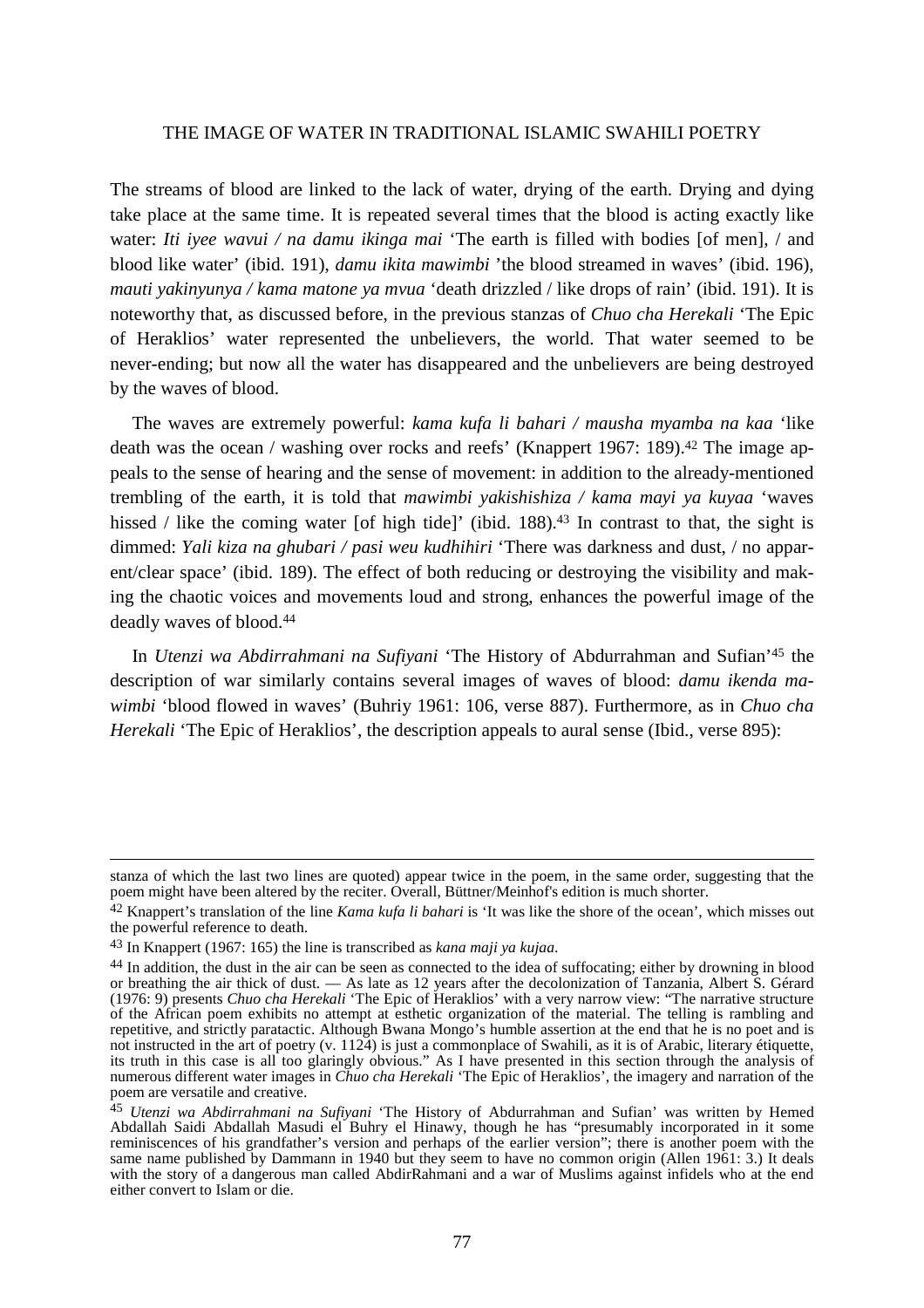| Damu ikenda mikondo   | Blood flowed in streams    |
|-----------------------|----------------------------|
| farasi hawana mwendo  | the horses could not move  |
| kwa siaha na kishindo | for the loud cry and noise |
| na damu kutapakaa     | and the blood spread       |

In addition to several nouns expressing noise in the poem, the narrator addresses the audience of the poem with the imperative *sikia* 'listen, hear'. Even though in Swahili poetry it is often used in the meaning 'Listen to me', as a way to emphasise parts of narration, in the context of many sound descriptions, it can also be seen to refer to the soundscape of the poem (Ibid. 100, verses 834–835):

| damu mikondo yenenda          | blood flowed in streams  |
|-------------------------------|--------------------------|
| kula upande sikia             | on every side, listen    |
| Harubu <sup>46</sup> ikakawia | Destruction lingered     |
| tangu mchana sikia            | from day, listen         |
| hata kiza kikangia            | till the darkness set in |

In addition to 'listen, hear', -*sikia* can also mean 'feel, sense, detect, perceive'; 'understand'; 'pay attention, notice, heed' (and 'obey', which does not fit this context). However, on account of the frequent sound descriptions, it can be read to include the idea of trying to make the audience of the poem to hear the battle, to directly sense the noise of destructive waves of blood.

## **Conclusions**

 $\overline{a}$ 

I have shown how religious (Islamic) images of water in the traditional Swahili poetry illustrate blessing, spiritual thirst, purifying, greatness, becoming complete, dangers, and illusions. I have also demonstrated how the replacement of water with other elements, such as fire or blood, acts as an extreme religious punishment in the poems. The analysis of the imagery shows that even though God gives water on Earth, in the strict sense real water can only be found in Paradise; the water on Earth is just an illusion, a poor imitation or a faint shadow of the real water of God. Within these poems, that real, pure water of God has the power to make human beings whole. Water imagery seems to be something that is able to illustrate this holistic experience and other ideas and spiritual sensations that escape conceptual language, which makes water imagery very useful for poetry dealing with religion.

 The Islamic water images seem to be strictly divided into good and dangerous water. Water as blessing is generally clean freshwater (including rain), and water as danger is the salt

<sup>46</sup> *Harubu* probably means same as *uharabu*: 'Dévastation, vandalisme, brigandage; dommage, tort, mal causé surtout par méchanceté; [...] depravation' (= 'Devastation, vandalism, armed robbery; damage, wrong, evilly caused, especially by spite; [...] depravity') (Sacleux 1939: 939).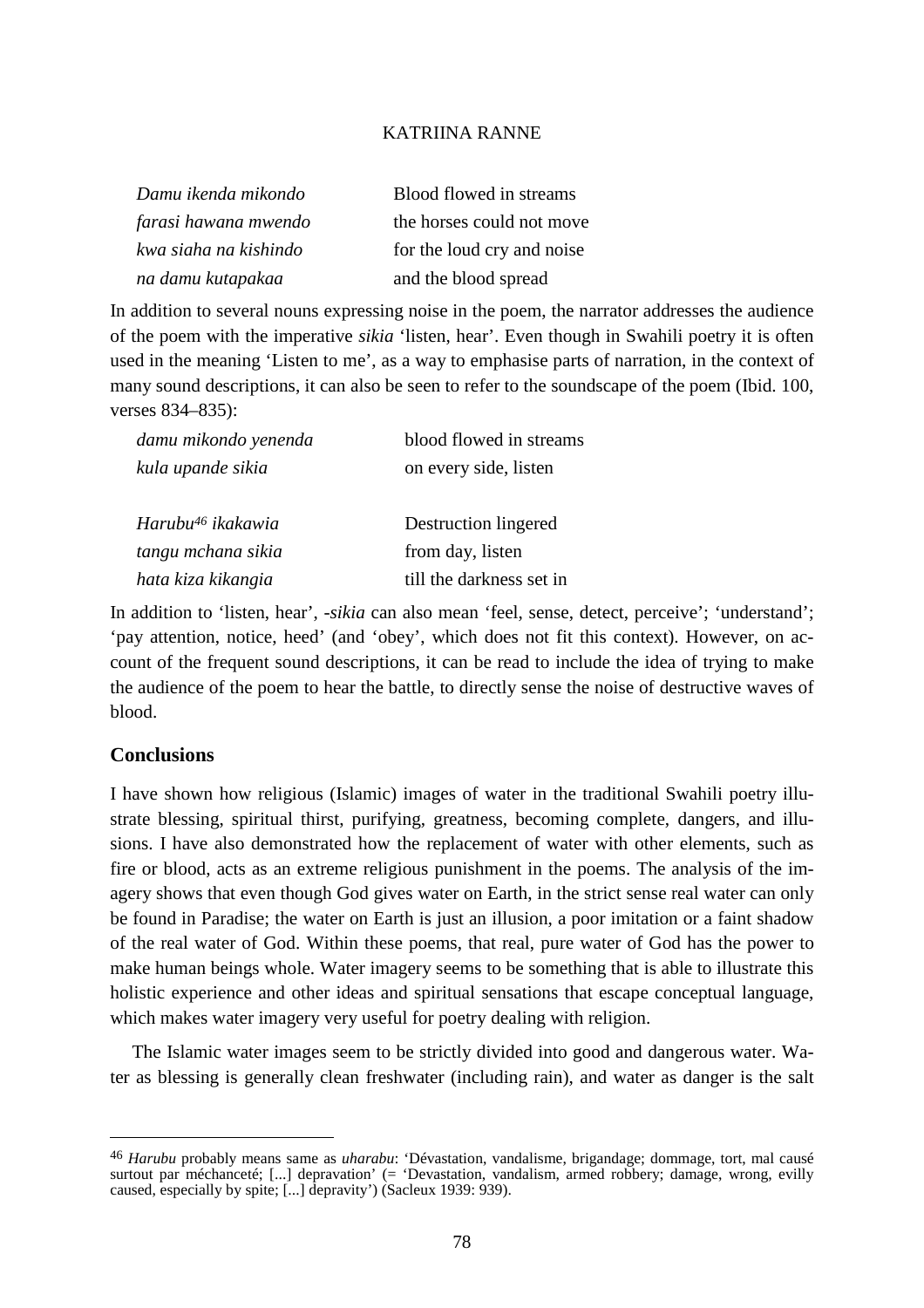water of deep, unknown ocean; even if the ocean is also created by God, it is considered as something to be very careful about, something very worldly and potentially calamitous – freshwater seems to have or at least to be able to have a heavenly aspect. The good water is connected to God, Mohammed and Paradise, whereas the bad water is just water on Earth. This dichotomy can be found in the Koran, too: it is told that God

released the two bodies of flowing water, one sweet and fresh and the other salty and bitter, and put an insurmountable barrier between them (25:53).

 Overall, the religious water imagery in traditional Swahili poetry has much in common with the Koran, though it at the same time is based on the surroundings of the composers, too. For example the image of river, which occurs in the Koran over fifty times, is rarely found in Swahili poetry except for the descriptions of Paradise.

#### **Bibliography**

Ahmad, M. 'A. & M. S. Ibrahim. 1996. *The Water of Zamzam*. London: Dar Al Taqwa Ltd.

- Allen, J. de Vere. 1977 (tr. & ed.). *Al-Inkishafi: Catechism of a Soul.* Nairobi: East African Literature Bureau.
- Allen, J.W.T. 1961. Introduction. *Utenzi wa Abdirrahmani na Sufiyani The History of Abdurrahman and Sufian* by Said Abdalla Masudi el Buhry el Hinawy and Hemedi Abdalla El Buhry with translation by Roland Allen and notes by J.W.T. Allen*,* ed. by Buhriy Hemedi bin Abdallah. Dar es Salaam: East African Literature Bureau. Pp. 3–5.
- Allen, J.W.T. 1971. *Tendi*. London: Heinemann Educational Books Ltd.
- Allen, R. 1945 (tr. & ed.). Utendi wa Qiyama. [Dar es Salaam]: Supplement to *Tanganyika Notes and Records*.
- Allen, R. 1946. Inkishafi A Translation from the Swahili. *African Studies* 5,4: 243–249.
- Bertoncini, E. 1987. Islam in Swahili Literature. *Islam et littératures africaines. Association pour l'étude des littératures africaines. Nouvelles du Sud*: *Arts, littératures, sociétés* 6– 7: 15–21.
- Buhriy, H. A. 1961. *Utenzi wa Abdirrahmani na Sufiyani The History of Abdurrahman and Sufian* by Said Abdalla Masudi el Buhry el Hinawy and Hemedi Abdalla El Buhry with translation by Roland Allen and notes by J.W.T. Allen. Dar es Salaam: East African Literature Bureau.
- Büttner, C. G. 1894. *Anthologie aus der Suaheli-Litteratur.* (Gedichte und Geschichten der Suaheli.) 1. Theil: Texte. 2. Theil: Übersetzung. Gesammelt und übersetzt von Dr. C.G. Büttner. Berlin: Emil Felber.
- Chacha, C. N. 1988. Meaning and Interpretation of Swahili Poetry: A Portrayal of a Changing Society. An unpublished PhD dissertation, Yale University.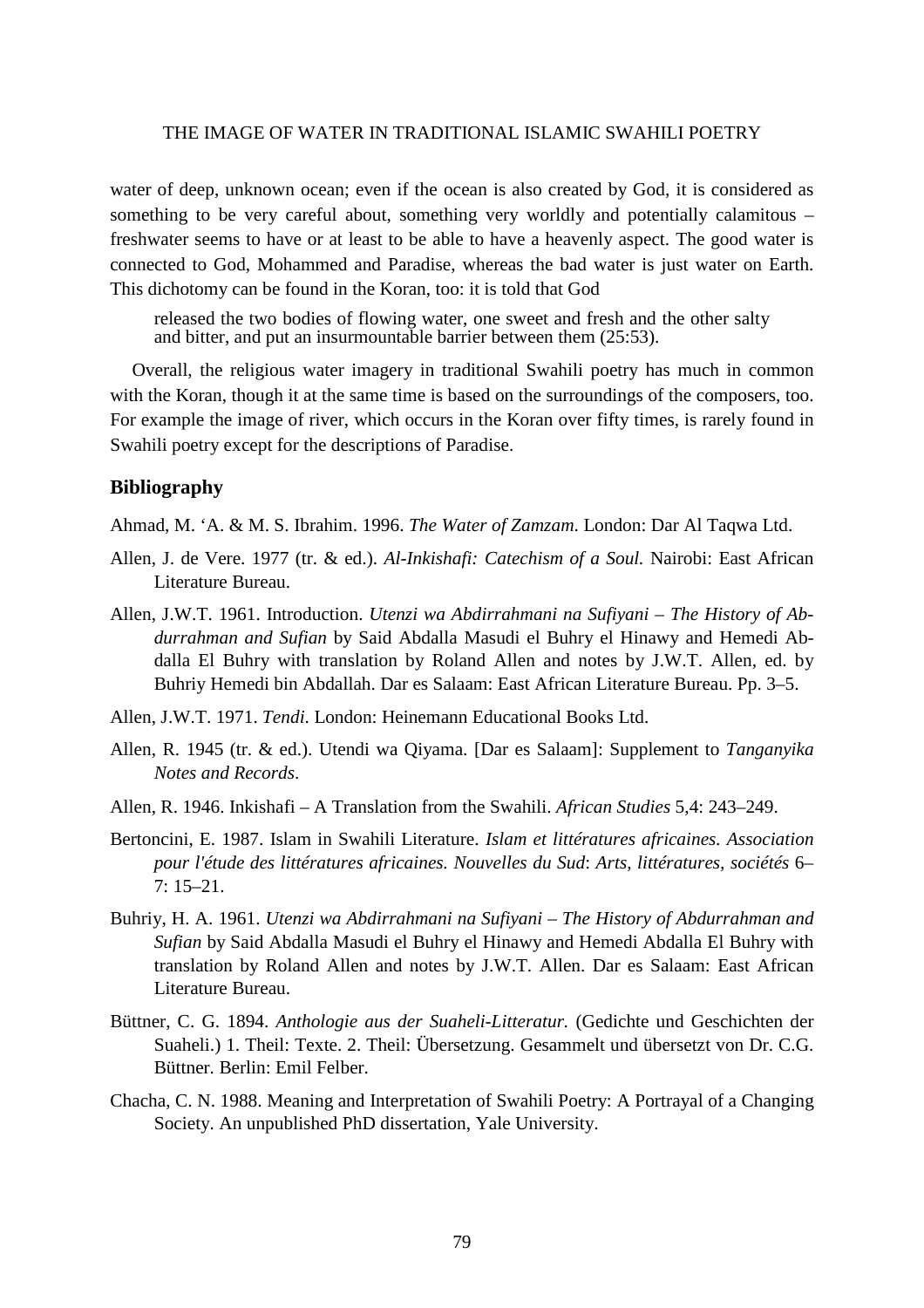- Dammann, E. 1940. *Dichtungen in der Lamu-Mundart des Suaheli*. Gesammelt, herausgegeben und übersetzt von Ernst Dammann. Schriften des Kolonialinstituts der Hansischen Universität, Bd. 3. Hamburg: Friederichsen, de Gruyter & Co.
- Diadji, I. N. 2003. From "Life-Water" to "Death-Water" or On the Foundations of African Artistic Creation from Yesterday to Tomorrow. *Leonardo* 36,4: 273–277. [Tr. from French by Odile Brock.]
- Dittemer, C. 2006. *Inkishafi kwa mara nyingine* erste Schritte zu einer neuen Textedition. *Zwischen Bantu und Burkina. Festschrift für Gudrun Miehe zum 65. Geburtstag*, ed. by K. Winkelmann & D. Ibriszimow. Köln: Köppe. Pp. 23–44.
- Farsi, A. S. F. 1965. 'Kisa cha Miraji'. http://zanzinet.org/poems/other\_poems/kisa\_cha\_miraji.html
- Gérard, A. S. 1976. Structure and Values in Three Swahili Epics. *Research in African Literatures* 7,1: 7–22.
- Haleem, M. A. 2001 (<sup>1</sup>1999). *Understanding the Qur'an: Themes and Style*. London: I.B. Tauris.
- Hallen, B. 2006. *African Philosophy: The Analytical Approach.* Trenton: Africa World Press.
- Harries, L. 1962. *Swahili Poetry.* Oxford: Clarendon.
- Hichens, W. (tr. & ed.). 1939. *Al-Inkishafi The Soul's Awakening.* London: Sheldon Press.
- Johns, A. H. 2006. Water*. Encyclopaedia of the Qur'an.* Volume Five, Si–Z, ed. by Jane Dammen Mc Auliffe. Leiden: Brill.
- Kenner, H. 1975 ( $1966$ ). The Image: What the Words Actually Name. *Twentieth Century Poetry*, ed. by Graham Martin & P.N. Furbank. London: The Open University Press. Pp. 25–31.
- Knappert, J. 1964. Utenzi wa Kutawafu Mtume Salla Allahu Alehi Wasalama. *Swahili* 34, 2: 11–18.
- Knappert, J. 1966. Miiraji The Swahili Legend of Mohammed's Ascension. *Swahili* 36, 2: 105–156.
- Knappert, J. 1967. *Traditional Swahili Poetry: An Investigation into the Concepts of East African Islam as Reflected in the Utenzi Literature.* Leiden: E.J. Brill.
- Knappert, J. 1971. *Swahili Islamic Poetry. Volumes I–III.* Leiden: E.J. Brill.
- Knappert, J. 1979. *Four Centuries of Swahili Verse.* London: Heinemann.
- Knappert, J. 1990. *The Aquarian Guide to African Mythology.* Wellingborough: Aquarian Press.
- Knappert, J. 1999. *A Survey of Swahili Islamic Epic Sagas.* Lewiston: Edwin Mellen Press.